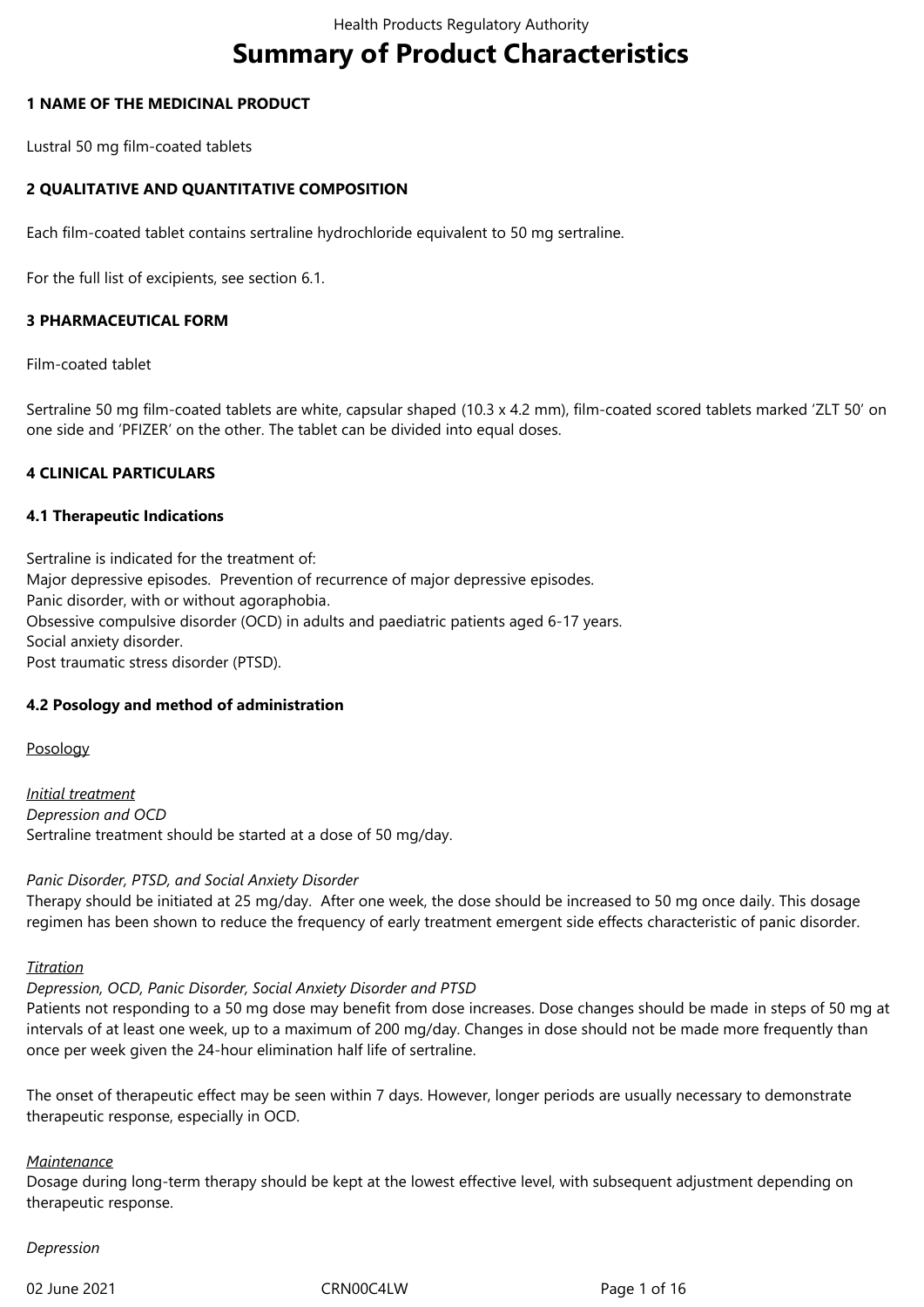Longer-term treatment may also be appropriate for prevention of recurrence of major depressive episodes (MDE). In most of the cases, the recommended dose in prevention of recurrence of MDE is the same as the one used during current episode. Patients with depression should be treated for a sufficient period of time of at least 6 months to ensure they are free from symptoms.

## *Panic disorder and OCD*

Continued treatment in panic disorder and OCD should be evaluated regularly, as relapse prevention has not been shown for these disorders.

## *Elderly patients*

Elderly should be dosed carefully, as elderly may be more at risk for hyponatraemia (see section 4.4).

## *Patients with hepatic impairment*

The use of sertraline in patients with hepatic disease should be approached with caution. A lower or less frequent dose should be used in patients with hepatic impairment (see section 4.4). Sertraline should not be used in cases of severe hepatic impairment as no clinical data are available (see section 4.4).

## *Patients with renal impairment*

No dosage adjustment is necessary in patients with renal impairment (see section 4.4).

## *Paediatric population*

*Children and adolescents with obsessive compulsive disorder* Age 13-17 years*:* Initially 50 mg once daily. Age 6-12 years: Initially 25 mg once daily. The dosage may be increased to 50 mg once daily after one week.

Subsequent doses may be increased in case of less than desired response in 50 mg increments over a period of some weeks, as needed. The maximum dosage is 200 mg daily. However, the generally lower body weights of children compared to those of adults should be taken into consideration when increasing the dose from 50 mg. Dose changes should not occur at intervals of less than one week.

Efficacy is not shown in paediatric major depressive disorder.

No data is available for children under 6 years of age (see also section 4.4).

## Method of administration

Sertraline should be administered once daily, either in the morning or evening. Sertraline tablet can be administered with or without food.

# *Withdrawal symptoms seen on discontinuation of sertraline*

Abrupt discontinuation should be avoided. When stopping treatment with sertraline the dose should be gradually reduced over a period of at least one to two weeks in order to reduce the risk of withdrawal reactions (see sections 4.4 and 4.8). If intolerable symptoms occur following a decrease in the dose or upon discontinuation of treatment, then resuming the previously prescribed dose may be considered. Subsequently, the physician may continue decreasing the dose, but at a more gradual rate.

## **4.3 Contraindications**

Hypersensitivity to the active substance or any of the excipients listed in section 6.1.

Concomitant treatment with irreversiblemonoamine oxidase inhibitors (MAOIs) is contraindicated due to the risk of serotonin syndrome with symptoms such as agitation, tremor and hyperthermia. Sertraline must not be initiated for at least 14 days after discontinuation of treatment with an irreversible MAOI. Sertraline must be discontinued for at least 7 days before starting treatment with an irreversible MAOI (see section 4.5).

Concomitant intake of pimozide is contraindicated (see section 4.5).

# **4.4 Special warnings and precautions for use**

02 June 2021 **CRNOOC4LW** CRNOOC4LW Page 2 of 16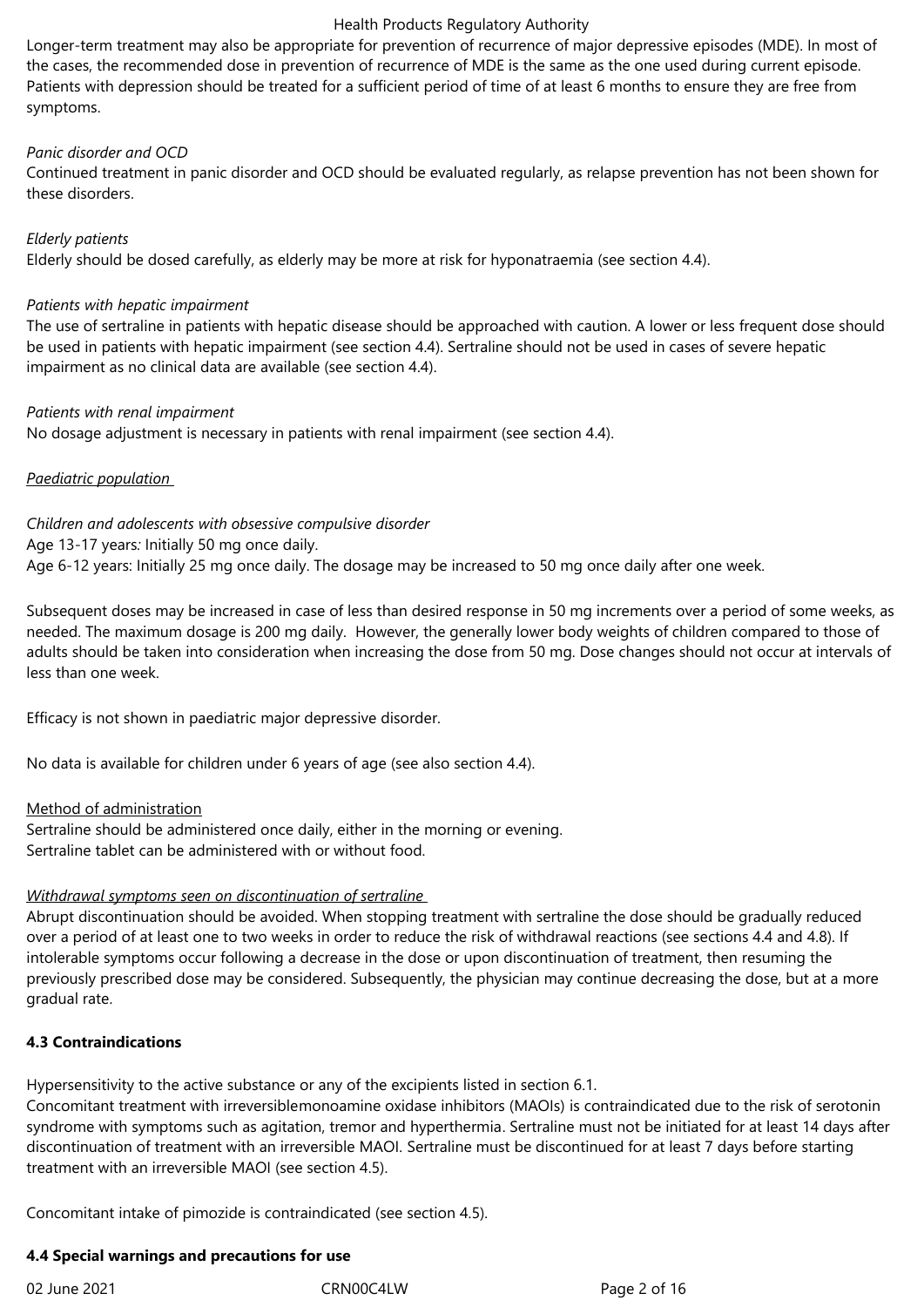# Serotonin Syndrome (SS) or Neuroleptic Malignant Syndrome (NMS)

The development of potentially life-threatening syndromes like serotonin syndrome (SS) or Neuroleptic Malignant Syndrome (NMS) has been reported with SSRIs, including treatment with sertraline. The risk of SS or NMS with SSRIs is increased with concomitant use of other serotonergic drugs (includingother serotonergic antidepressants, amphetamines, triptans), with drugs which impair metabolism of serotonin (including MAOIs e.g. methylene blue), antipsychotics and other dopamine antagonists,and with opiate drugs. Patients should be monitored for the emergence of signs and symptoms of SS or NMS syndrome (see section 4.3).

## Switching from Selective Serotonin Reuptake Inhibitors (SSRIs), antidepressants or antiobsessional drugs

There is limited controlled experience regarding the optimal timing of switching from SSRIs, antidepressants or antiobsessional drugs to sertraline. Care and prudent medical judgment should be exercised when switching, particularly from long-acting agents such as fluoxetine.

## Other serotonergic drugs e.g. tryptophan, fenfluramine and 5-HT agonists

Co-administration of sertraline with other drugs which enhance the effects of serotonergic neurotransmission such as amphetamines, tryptophan or fenfluramine or 5-HT agonists, or the herbal medicine, St John's Wort (*hypericum perforatum*), should be undertaken with caution and avoided whenever possible due to the potential for a pharmacodynamic interaction.

## QTc Prolongation/Torsade de Pointes (TdP)

Cases of QTc prolongation and TdP have been reported during post-marketing use of sertraline. The majority of reports occurred in patients with other risk factors for QTc prolongation/TdP. Effect on QTc prolongation was confirmed in a thorough QTc study in healthy volunteers, with a statistically significant positive exposure‑response relationship. Therefore sertraline should be used with caution in patients with additional risk factors for QTc prolongation such as cardiac disease, hypokalaemia or hypomagnesemia, familial history of QTc prolongation, bradycardia and concomitant use of medications which prolong QTc interval (see sections 4.5 and 5.1).

## Activation of hypomania or mania

Manic/hypomanic symptoms have been reported to emerge in a small proportion of patients treated with marketed antidepressant and antiobsessional drugs, including sertraline. Therefore sertraline should be used with caution in patients with a history of mania/hypomania. Close surveillance by the physician is required. Sertraline should be discontinued in any patient entering a manic phase.

# Schizophrenia

Psychotic symptoms might become aggravated in schizophrenic patients.

# Seizures

Seizures may occur with sertraline therapy: sertraline should be avoided in patients with unstable epilepsy and patients with controlled epilepsy should be carefully monitored. Sertraline should be discontinued in any patient who develops seizures.

# Suicide/suicidal thoughts/suicide attempts or clinical worsening

Depression is associated with an increased risk of suicidal thoughts, self harm and suicide (suicide-related events). This risk persists until significant remission occurs. As improvement may not occur during the first few weeks or more of treatment, patients should be closely monitored until such improvement occurs. It is general clinical experience that the risk of suicide may increase in the early stages of recovery.

Other psychiatric conditions, for which sertraline is prescribed, can also be associated with an increased risk of suicide-related events. In addition, these conditions may be co-morbid with major depressive disorder. The same precautions observed when treating patients with major depressive disorder should therefore be observed when treating patients with other psychiatric disorders.

Patients with a history of suicide-related events, or those exhibiting a significant degree of suicidal ideation prior to commencement of treatment are known to be at greater risk of suicidal thoughts or suicide attempts, and should receive careful monitoring during treatment. A meta‑analysis of placebo‑controlled clinical trials of antidepressant drugs in adult patients with psychiatric disorders showed an increased risk of suicidal behaviour with antidepressants compared to placebo in patients less than 25 years old.

02 June 2021 **CRNOOC4LW** CRNOOC4LW Page 3 of 16 Close supervision of patients and in particular those at high risk should accompany drug therapy especially in early treatment and following dose changes. Patients (and caregivers of patients) should be alerted about the need to monitor for any clinical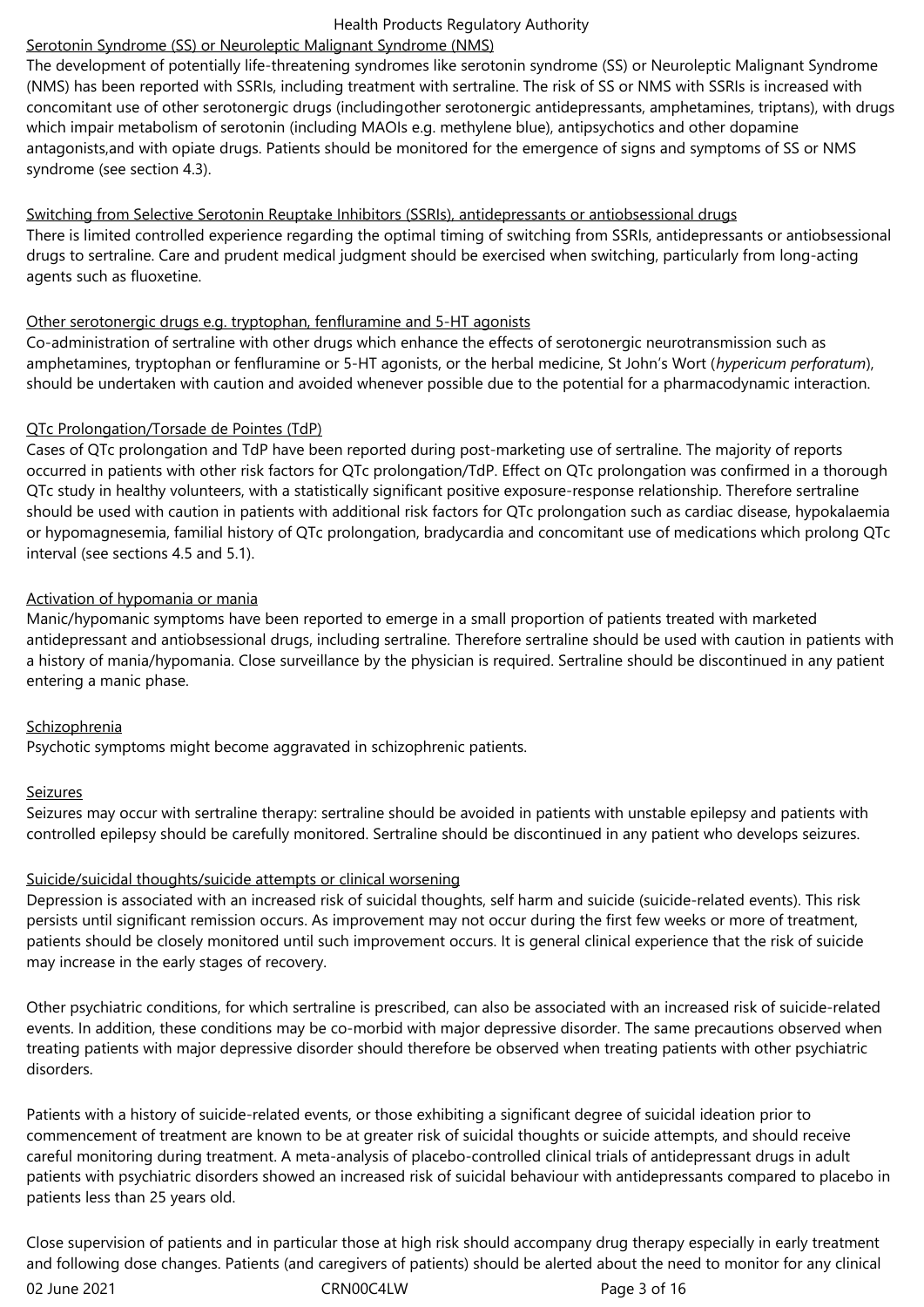worsening, suicidal behaviour or thoughts and unusual changes in behaviour and to seek medical advice immediately if these symptoms present.

## Sexual dysfunction

Selective serotonin reuptake inhibitors (SSRIs) maycause symptoms of sexual dysfunction (see section 4.8). Therehave been reports of long-lasting sexual dysfunction where the symptoms havecontinued despite discontinuation of SSRIs.

## Paediatric population

Sertraline should not be used in the treatment of children and adolescents under the age of 18 years, except for patients with obsessive compulsive disorder aged 6-17 years old. Suicide-related behaviours (suicide attempt and suicidal thoughts), and hostility (predominantly aggression, oppositional behaviour and anger) were more frequently observed in clinical trials among children and adolescents treated with antidepressants compared to those treated with placebo. If, based on clinical need, a decision to treat is nevertheless taken; the patient should be carefully monitored for appearance of suicidal symptoms. In addition only limited clinical evidence is available concerning, long-term safety data in children and adolescents including effects on growth, sexual maturation and cognitive and behavioural developments. A few cases of retarded growth and delayed puberty have been reported post-marketing. The clinical relevance and causality are yet unclear (see section 5.3 for corresponding preclinical safety data). Physicians must monitor paediatric patients on long term treatment for abnormalities in growth and development.

## Abnormal bleeding/Haemorrhage

There have been reports of bleeding abnormalities with SSRIs including cutaneous bleeding (ecchymoses and purpura) and other haemorrhagic events such as gastrointestinal or gynaecological bleeding, including fatal haemorrhages. SSRIs/SNRIs may increase the risk of postpartum haemorrhage (see sections 4.6, 4.8). Caution is advised in patients taking SSRIs, particularly in concomitant use with drugs known to affect platelet function (e.g. anticoagulants,atypical antipsychotics and phenothiazines, most tricyclic antidepressants, acetylsalicylic acid and non-steroidal anti-inflammatory drugs (NSAIDs)) as well as in patients with a history of bleeding disorders (see section 4.5).

## **Hyponatraemia**

Hyponatraemia may occur as a result of treatment with SSRIs or SNRIs including sertraline. In many cases, hyponatraemia appears to be the result of a syndrome of inappropriate antidiuretic hormone secretion (SIADH). Cases of serum sodium levels lower than 110 mmol/L have been reported.

Elderly patients may be at greater risk of developing hyponatraemia with SSRIs and SNRIs. Also patients taking diuretics or who are otherwise volume-depleted may be at greater risk (see Use in elderly). Discontinuation of sertraline should be considered in patients with symptomatic hyponatraemia and appropriate medical intervention should be instituted. Signs and symptoms of hyponatraemia include headache, difficulty concentrating, memory impairment, confusion, weakness and unsteadiness which may lead to falls. Signs and symptoms associated with more severe and/or acute cases have included hallucination, syncope, seizure, coma, respiratory arrest, and death.

# Withdrawal symptoms seen on discontinuation of sertraline treatment

Withdrawal symptoms when treatment is discontinued are common, particularly if discontinuation is abrupt (see section 4.8). In clinical trials, among patients treated with sertraline, the incidence of reported withdrawal reactions was 23% in those discontinuing sertraline compared to 12% in those who continued to receive sertraline treatment.

The risk of withdrawal symptoms may be dependent on several factors including the duration and dose of therapy and the rate of dose reduction. Dizziness, sensory disturbances (including paraesthesia), sleep disturbances (including insomnia and intense dreams), agitation or anxiety, nausea and/or vomiting, tremor and headache are the most commonly reported reactions. Generally these symptoms are mild to moderate; however, in some patients they may be severe in intensity. They usually occur within the first few days of discontinuing treatment, but there have been very rare reports of such symptoms in patients who have inadvertently missed a dose. Generally these symptoms are self-limiting and usually resolve within 2 weeks, though in some individuals they may be prolonged (2-3 months or more). It is therefore advised that sertraline should be gradually tapered when discontinuing treatment over a period of several weeks or months, according to the patient's needs(see section 4.2).

## Akathisia/psychomotor restlessness

The use of sertraline has been associated with the development of akathisia, characterised by a subjectively unpleasant or distressing restlessness and need to move often accompanied by an inability to sit or stand still. This is most likely to occur within the first few weeks of treatment. In patients who develop these symptoms, increasing the dose may be detrimental.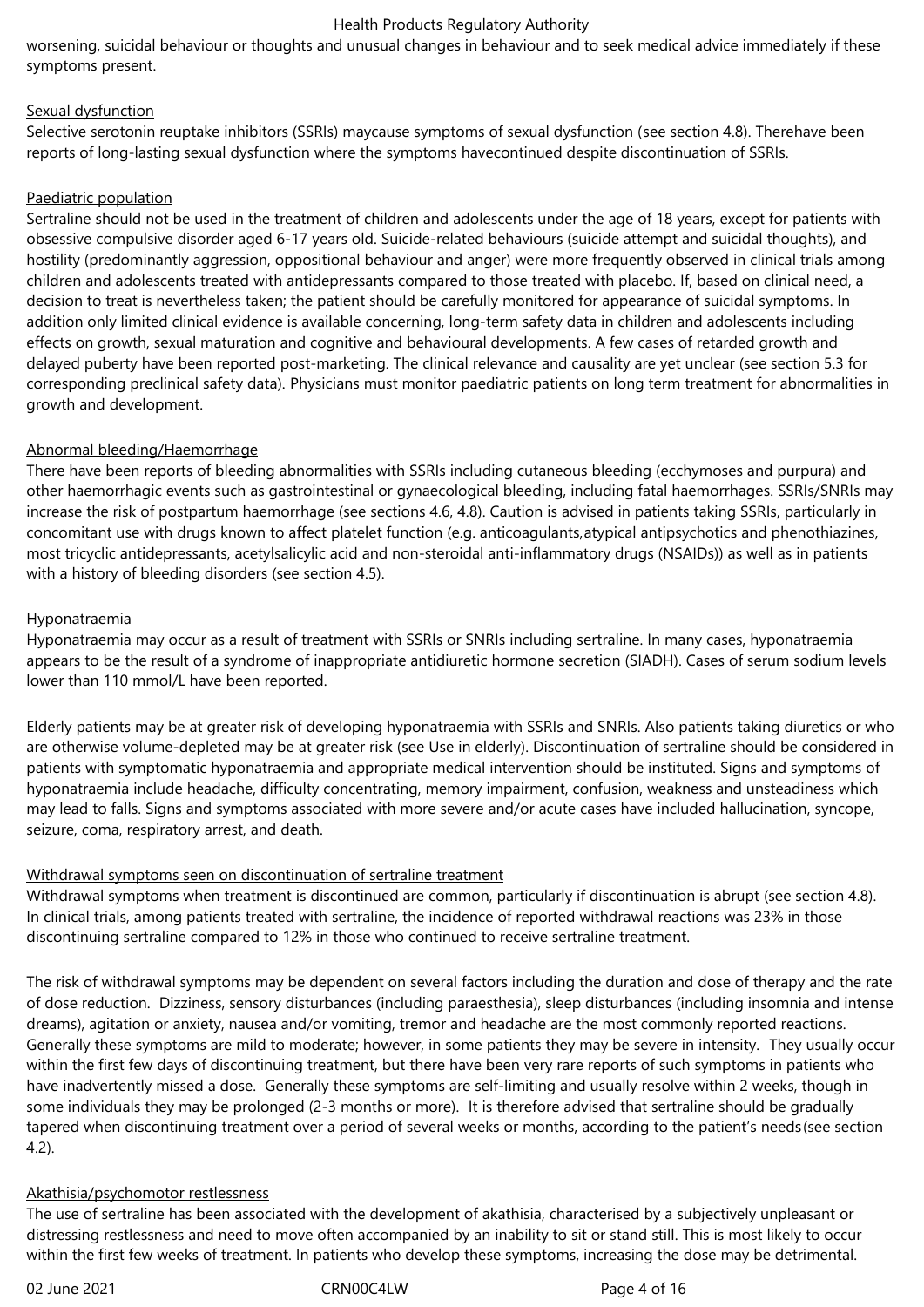## Hepatic impairment

Sertraline is extensively metabolised by the liver. A multiple dose pharmacokinetic study in subjects with mild, stable cirrhosis demonstrated a prolonged elimination half life and approximately three-fold greater AUC and Cmax in comparison to normal subjects. There were no significant differences in plasma protein binding observed between the two groups. The use of sertraline in patients with hepatic disease must be approached with caution. If sertraline is administered to patients with hepatic impairment, a lower or less frequent dose should be considered. Sertraline should not be used in patients with severe hepatic impairment (see section 4.2).

## Renal impairment

Sertraline is extensively metabolised, and excretion of unchanged drug in urine is a minor route of elimination. In studies of patients with mild to moderate renal impairment (creatinine clearance 30‑60 ml/min) or moderate to severe renal impairment (creatinine clearance 10-29 ml/min), multiple-dose pharmacokinetic parameters (AUC<sub>0-24</sub> or Cmax) were not significantly different compared with controls. Sertraline dosing does not have to be adjusted based on the degree of renal impairment.

## Use in elderly

Over 700 elderly patients (>65 years) have participated in clinical studies. The pattern and incidence of adverse reactions in the elderly was similar to that in younger patients.

SSRIs or SNRIs including sertraline have however been associated with cases of clinically significant hyponatraemia in elderly patients, who may be at greater risk for this adverse event (see Hyponatraemia in section 4.4).

## Diabetes

In patients with diabetes, treatment with an SSRI may alter glycaemic control. Insulin and/or oral hypoglycaemic dosage may need to be adjusted.

## Electroconvulsive therapy

There are no clinical studies establishing the risks or benefits of the combined use of ECT and sertraline.

## Grapefruit juice

The administration of sertraline with grapefruit juice is not recommended (see section 4.5).

## Interference with urine screening tests

False-positive urine immunoassay screening tests for benzodiazepines have been reported in patients taking sertraline. This is due to lack of specificity of the screening tests. False-positive test results may be expected for several days following discontinuation of sertraline therapy. Confirmatory tests, such as gas chromatography/mass spectrometry, will distinguish sertraline from benzodiazepines.

## Angle-Closure glaucoma

SSRIs including sertraline may have an effect on pupil size resulting in mydriasis. This mydriatic effect has the potential to narrow the eye angle resulting in increased intraocular pressure and angle-closure glaucoma, especially in patients pre-disposed. Sertraline should therefore be used with caution in patients with angle-closure glaucoma or history of glaucoma.

## Excipient information

This medicine contains less than 1 mmol sodium (23 mg) per tablet, that is to say essentially 'sodium‑free'.

# **4.5 Interaction with other medicinal products and other forms of interactions**

# Contraindicated

# *Monoamine Oxidase Inhibitors*

## *Irreversible MAOIs (e.g. selegiline)*

Sertraline must not be used in combination with irreversible MAOIs such as selegiline. Sertraline must not be initiated for at least 14 days after discontinuation of treatment with an irreversible MAOI. Sertraline must be discontinued for at least 7 days before starting treatment with an irreversible MAOI (see section 4.3).

## *Reversible, selective MAO-A inhibitor (moclobemide)*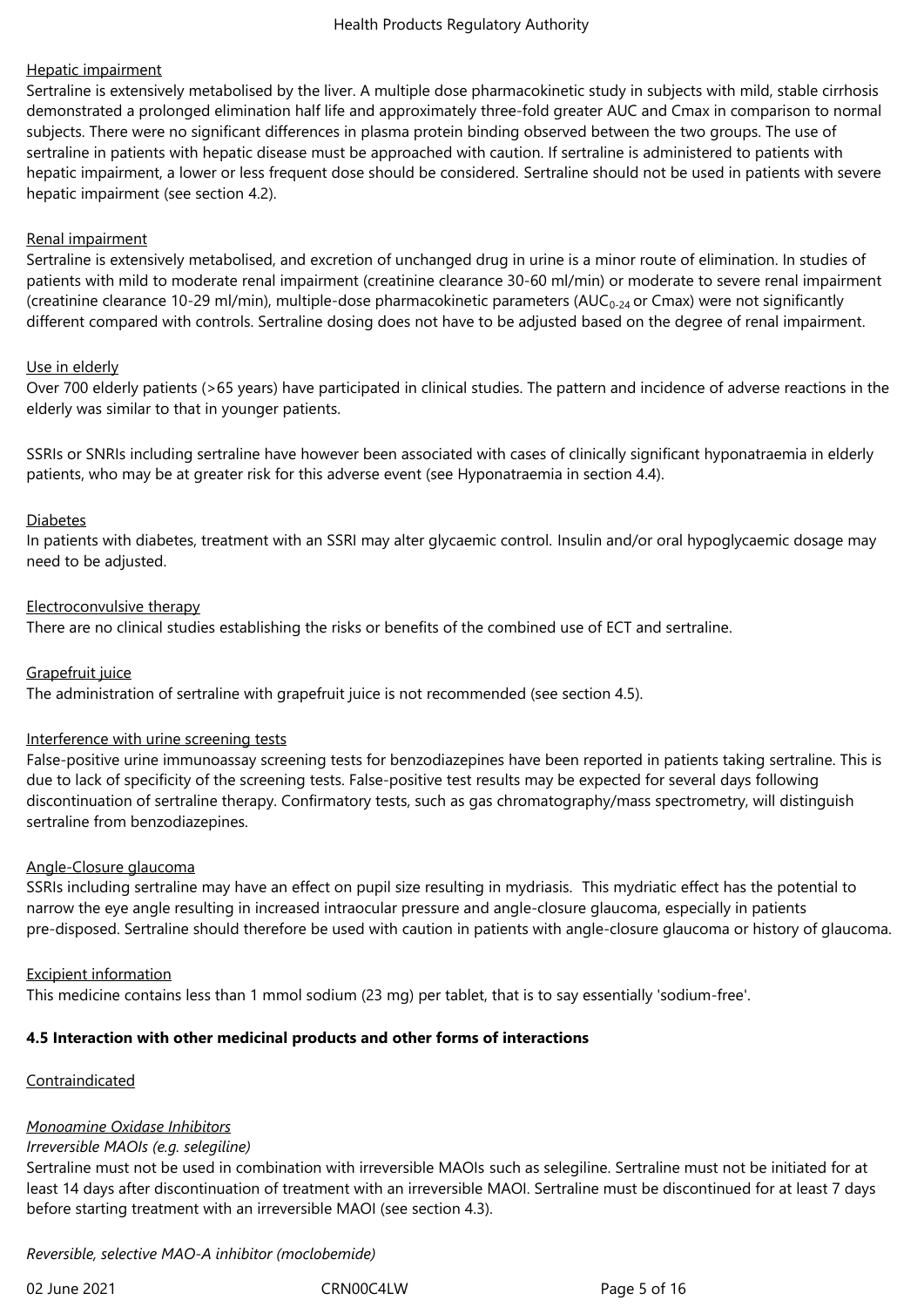Due to the risk of serotonin syndrome, the combination of sertraline with a reversible and selective MAOI, such as moclobemide, should not be given. Following treatment with a reversible MAO‑inhibitor, a shorter withdrawal period than 14 days may be used before initiation of sertraline treatment. It is recommended that sertraline should be discontinued for at least 7 days before starting treatment with a reversible MAOI (see section 4.3).

## *Reversible, non-selective MAOI (linezolid)*

The antibiotic linezolid is a weak reversible and non-selective MAOI and should not be given to patients treated with sertraline (see section 4.3).

Severe adverse reactions have been reported in patients who have recently been discontinued from an MAOI (e.g. methylene blue) and started on sertraline, or have recently had sertraline therapy discontinued prior to initiation of an MAOI. These reactions have included tremor, myoclonus, diaphoresis, nausea, vomiting, flushing, dizziness, and hyperthermia with features resembling neuroleptic malignant syndrome, seizures, and death.

#### *Pimozide*

Increased pimozide levels of approximately 35% have been demonstrated in a study of a single low dose pimozide (2 mg). These increased levels were not associated with any changes in EKG. While the mechanism of this interaction is unknown, due to the narrow therapeutic index of pimozide, concomitant administration of sertraline and pimozide is contraindicated (see section 4.3).

## Co-administration with sertraline is not recommended.

## *CNS depressants and alcohol*

The co-administration of sertraline 200 mg daily did not potentiate the effects of alcohol, carbamazepine, haloperidol, or phenytoin on cognitive and psychomotor performance in healthy subjects; however, the concomitant use of sertraline and alcohol is not recommended.

## *Other serotonergic drugs*

See section 4.4.

Caution is also advised with fentanyl (used in general anaesthesia or in the treatment of chronic pain),other serotonergic drugs (including other serotonergic antidepressants, amphetamines, triptans), and with other opiate drugs.

## Special Precautions

## *Drugs that Prolong the QT Interval*

The risk of QTc prolongation and/or ventricular arrhythmias (e.g. TdP) may be increased with concomitant use of other drugs which prolong the QTc interval (e.g. some antipsychotics and antibiotics) (see sections 4.4 and 5.1).

## *Lithium*

In a placebo-controlled trial in normal volunteers, the co-administration of sertraline with lithium did not significantly alter lithium pharmacokinetics, but did result in an increase in tremor relative to placebo, indicating a possible pharmacodynamic interaction. When co-administering sertraline with lithium, patients should be appropriately monitored.

## *Phenytoin*

A placebo-controlled trial in normal volunteers suggests that chronic administration of sertraline 200 mg/day does not produce clinically important inhibition of phenytoin metabolism. Nonetheless,as some case reports have emerged of high phenytoin exposure in patients using sertraline, it is recommended that plasma phenytoin concentrations be monitored following initiation of sertraline therapy, with appropriate adjustments to the phenytoin dose. In addition, co-administration of phenytoin may cause a reduction of sertraline plasma levels. It cannot be excluded that other CYP3A4 inducers, e.g. phenobarbital, carbamazepine, St John´s Wort, rifampicin may cause a reduction of sertraline plasma levels.

#### *Triptans*

There have been rare post-marketing reports describing patients with weakness, hyperreflexia, incoordination, confusion, anxiety and agitation following the use of sertraline and sumatriptan. Symptoms of serotonergic syndrome may also occur with other products of the same class (triptans). If concomitant treatment with sertraline and triptans is clinically warranted, appropriate observation of the patient is advised (see section 4.4).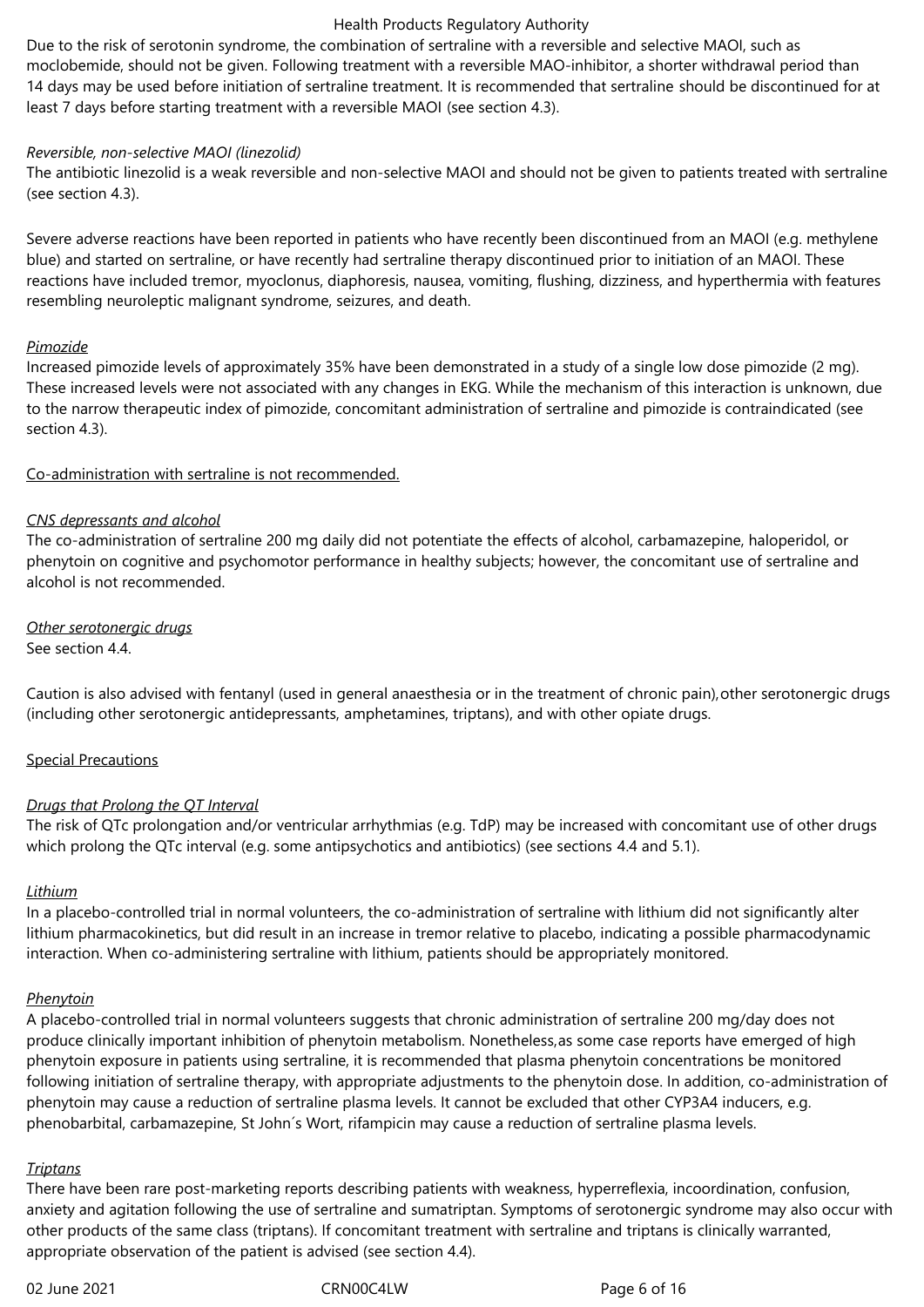## *Warfarin*

Co-administration of sertraline 200 mg daily with warfarin resulted in a small but statistically significant increase in prothrombin time, which may in some rare cases unbalance the INR value. Accordingly, prothrombin time should be carefully monitored when sertraline therapy is initiated or stopped.

## *Other drug interactions, digoxin, atenolol, cimetidine*

Co-administration with cimetidine caused a substantial decrease in sertraline clearance. The clinical significance of these changes is unknown. Sertraline had no effect on the beta-adrenergic blocking ability of atenolol. No interaction of sertraline 200 mg daily was observed with digoxin.

## *Drugs affecting platelet function*

The risk of bleeding may be increased when medicines acting on platelet function (e.g. NSAIDs, acetylsalicylic acid and ticlopidine) or other medicines that might increase bleeding risk are concomitantly administered with SSRIs, including sertraline (see section 4.4).

## *Neuromuscular Blockers*

SSRIs may reduce plasma cholinesterase activity resulting in a prolongation of the neuromuscular blocking action of mivacurium or other neuromuscular blockers.

## *Drugs Metabolized by Cytochrome P450*

Sertraline may act as a mild-moderate inhibitor of CYP 2D6. Chronic dosing with sertraline 50 mg daily showed moderate elevation (mean 23%-37%) of steady-state desipramine plasma levels (a marker of CYP 2D6 isozyme activity). Clinical relevant interactions may occur with other CYP 2D6 substrates with a narrow therapeutic index like class 1C antiarrhythmics such as propafenone and flecainide, TCAs and typical antipsychotics, especially at higher sertraline dose levels.

Sertraline does not act as an inhibitor of CYP 3A4, CYP 2C9, CYP 2C19, and CYP 1A2 to a clinically significant degree. This has been confirmed by *in-vivo* interaction studies with CYP3A4 substrates (endogenous cortisol, carbamazepine, terfenadine, alprazolam), CYP2C19 substrate diazepam, and CYP2C9 substrates tolbutamide, glibenclamide and phenytoin.*In vitro* studies indicate that sertraline has little or no potential to inhibit CYP 1A2.

Intake of three glasses of grapefruit juice daily increased the sertraline plasma levels by approximately 100% in a cross-over study in eight Japanese healthy subjects. Therefore, the intake of grapefruit juice should be avoided during treatment with sertraline (see section 4.4).

Based on the interaction study with grapefruit juice, it cannot be excluded that the concomitant administration of sertraline and potent CYP3A4 inhibitors, e.g. protease inhibitors, ketoconazole, itraconazole, posaconazole, voriconazole, clarithromycin, telithromycin and nefazodone, would result in even larger increases in exposure of sertraline. This also concerns moderate CYP3A4 inhibitors, e.g. aprepitant, erythromycin, fluconazole, verapamil and diltiazem. The intake of potent CYP3A4 inhibitors should be avoided during treatment with sertraline.

Sertraline plasma levels are enhanced by about 50% in poor metabolizers of CYP2C19 compared to rapid metabolizers (see section 5.2). Interaction with strong inhibitors of CYP2C19, e.g. omeprazole, lansoprazole, pantoprazole, rabeprazole, fluoxetine, fluvoxamine cannot be excluded.

# **4.6 Fertility, pregnancy and lactation**

## **Pregnancy**

There are no well controlled studies in pregnant women. However, a substantial amount of data did not reveal evidence of induction of congenital malformations by sertraline. Animal studies showed evidence for effects on reproduction probably due to maternal toxicity caused by the pharmacodynamic action of the compound and/or direct pharmacodynamic action of the compound on the foetus (see section 5.3).

Use of sertraline during pregnancy has been reported to cause symptoms, compatible with withdrawal reactions, in some neonates, whose mothers had been on sertraline. This phenomenon has also been observed with other SSRI antidepressants. Sertraline is not recommended in pregnancy, unless the clinical condition of the woman is such that the benefit of the treatment is expected to outweigh the potential risk.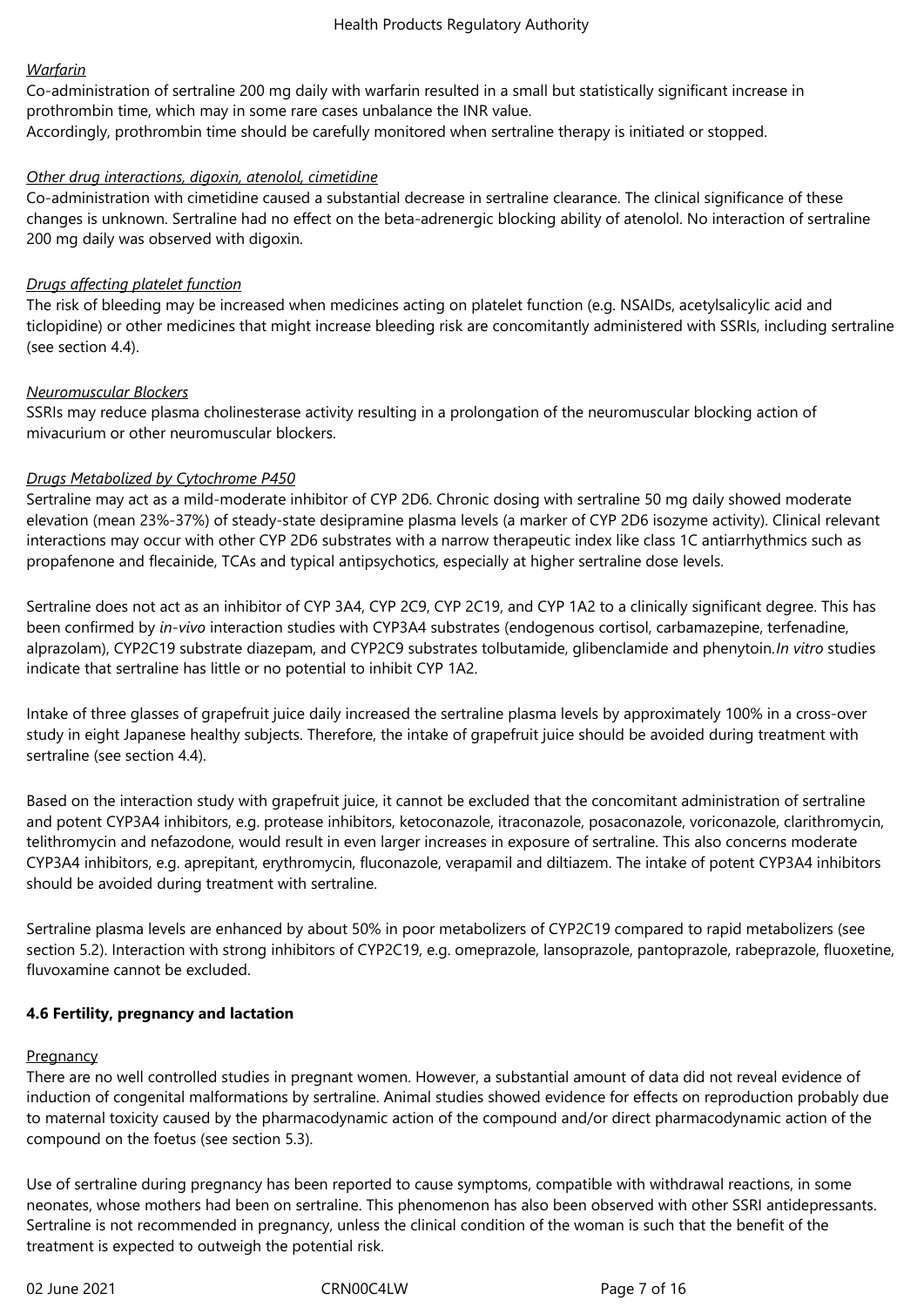Observational data indicate an increased risk (less than 2-fold) of postpartum haemorrhage following SSRI/SNRI exposure within the month prior to birth (see sections 4.4, 4.8).

Neonates should be observed if maternal use of sertraline continues into the later stages of pregnancy, particularly the third trimester. The following symptoms may occur in the neonate after maternal sertraline use in later stages of pregnancy: respiratory distress, cyanosis, apnoea, seizures, temperature instability, feeding difficulty, vomiting, hypoglycaemia, hypertonia, hypotonia, hyperreflexia, tremor, jitteriness, irritability, lethargy, constant crying, somnolence and difficulty in sleeping. These symptoms could be due to either serotonergic effects or withdrawal symptoms. In a majority of instances the complications begin immediately or soon (<24 hours*)* after delivery.

Epidemiological data have suggested that the use of SSRIs in pregnancy, particular in late pregnancy, may increase the risk of persistent pulmonary hypertension in the newborn (PPHN). The observed risk was approximately 5 cases per 1000 pregnancies. In the general population 1 to 2 cases of PPHN per 1000 pregnancies occur.

# Breast-feeding

Published data concerning sertraline levels in breast milk show that small quantities of sertraline and its metabolite N-desmethylsertraline are excreted in milk. Generally negligible to undetectable levels were found in infant serum, with one exception of an infant with serum levels about 50% of the maternal level (but without a noticeable health effect in this infant). To date, no adverse effects on the health of infants nursed by mothers using sertraline have been reported, but a risk cannot be excluded. Use in nursing mothers is not recommended unless, in the judgment of the physician, the benefit outweighs the risk.

# Fertility

Animal data did not show an effect of sertraline on fertility parameters (see section 5.3.). Human case reports with some SSRI's have shown that an effect on sperm quality is reversible. Impact on human fertility has not been observed so far.

## **4.7 Effects on ability to drive and use machines**

Clinical pharmacology studies have shown that sertraline has no effect on psychomotor performance. However, as psychotropic drugs may impair the mental or physical abilities required for the performance of potentially hazardous tasks such as driving a car or operating machinery, the patient should be cautioned accordingly.

# **4.8 Undesirable effects**

Nausea is the most common undesirable effect. In the treatment of social anxiety disorder, sexual dysfunction (ejaculation failure) in men occurred in 14% for sertraline vs 0% in placebo. These undesirable effects are dose dependent and are often transient in nature with continued treatment.

The undesirable effects profile commonly observed in double-blind, placebo-controlled studies in patients with OCD, panic disorder, PTSD and social anxiety disorder was similar to that observed in clinical trials in patients with depression.

*Table 1* displays adverse reactions observed from post-marketing experience (frequency not known) and placebo-controlled clinical trials (comprising a total of 2542 patients on sertraline and 2145 on placebo) in depression, OCD, panic disorder, PTSD and social anxiety disorder.

Some adverse drug reactions listed in Table 1 may decrease in intensity and frequency with continued treatment and do not generally lead to cessation of therapy.

| <b>Table 1: Adverse Reactions</b>                                                                                   |             |            |                 |               |                  |  |
|---------------------------------------------------------------------------------------------------------------------|-------------|------------|-----------------|---------------|------------------|--|
| Frequency of adverse reactions observed from placebo-controlled clinical trials in depression, OCD, panic disorder, |             |            |                 |               |                  |  |
| PTSD and social anxiety disorder. Pooled analysis and post-marketing experience.                                    |             |            |                 |               |                  |  |
| <b>System Organ Class</b>                                                                                           | <b>Very</b> | Common     | <b>Uncommon</b> | Rare          | <b>Frequency</b> |  |
|                                                                                                                     | Common      | (≥1/100 to | $(≥1/1,000$ to  | (≥1/10,000 to | <b>Not Known</b> |  |
|                                                                                                                     | (21/10)     | $<1/10$ )  | < 1/100         | $<$ 1/1,000)  | (Cannot be       |  |
|                                                                                                                     |             |            |                 |               | <b>Estimated</b> |  |
|                                                                                                                     |             |            |                 |               | From the         |  |
|                                                                                                                     |             |            |                 |               | <b>Available</b> |  |
|                                                                                                                     |             |            |                 |               | Data)            |  |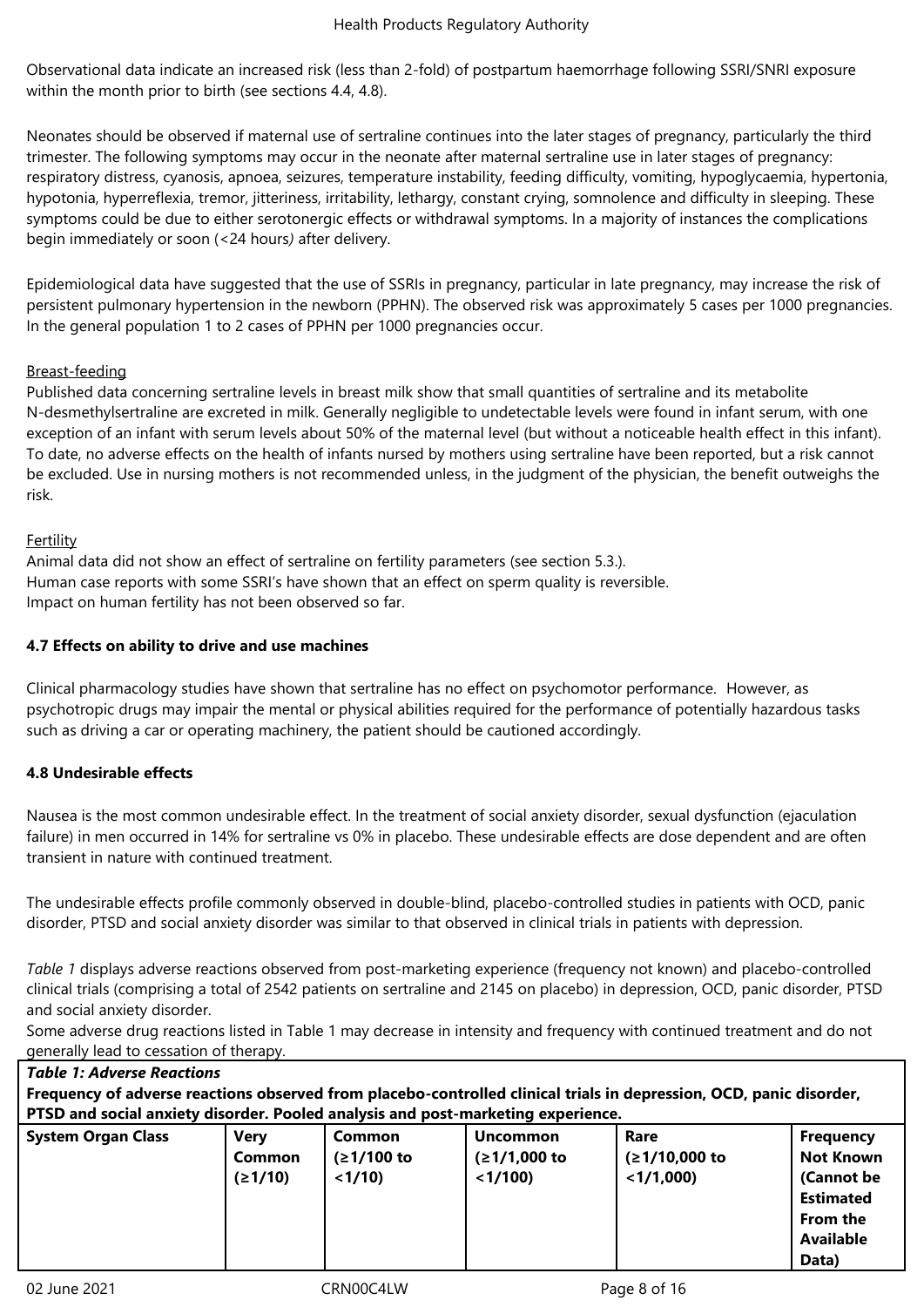l.

| <b>Table 1: Adverse Reactions</b>                                                                                                                                                                       |                                                   |                                                                                                                                                                                                                                                                                         |                                                                                                                                                                                                                                                                                          |                                                                                                                                                                                                                                                                                                                                                                                                                               |                                                                                                                 |  |
|---------------------------------------------------------------------------------------------------------------------------------------------------------------------------------------------------------|---------------------------------------------------|-----------------------------------------------------------------------------------------------------------------------------------------------------------------------------------------------------------------------------------------------------------------------------------------|------------------------------------------------------------------------------------------------------------------------------------------------------------------------------------------------------------------------------------------------------------------------------------------|-------------------------------------------------------------------------------------------------------------------------------------------------------------------------------------------------------------------------------------------------------------------------------------------------------------------------------------------------------------------------------------------------------------------------------|-----------------------------------------------------------------------------------------------------------------|--|
| Frequency of adverse reactions observed from placebo-controlled clinical trials in depression, OCD, panic disorder,<br>PTSD and social anxiety disorder. Pooled analysis and post-marketing experience. |                                                   |                                                                                                                                                                                                                                                                                         |                                                                                                                                                                                                                                                                                          |                                                                                                                                                                                                                                                                                                                                                                                                                               |                                                                                                                 |  |
|                                                                                                                                                                                                         |                                                   |                                                                                                                                                                                                                                                                                         |                                                                                                                                                                                                                                                                                          |                                                                                                                                                                                                                                                                                                                                                                                                                               |                                                                                                                 |  |
| <b>System Organ Class</b>                                                                                                                                                                               | <b>Very</b><br><b>Common</b><br>(21/10)           | Common<br>(≥1/100 to<br>< 1/10                                                                                                                                                                                                                                                          | <b>Uncommon</b><br>$(≥1/1,000$ to<br>< 1/100                                                                                                                                                                                                                                             | Rare<br>(≥1/10,000 to<br>$<$ 1/1,000)                                                                                                                                                                                                                                                                                                                                                                                         | <b>Frequency</b><br><b>Not Known</b><br>(Cannot be<br><b>Estimated</b><br>From the<br><b>Available</b><br>Data) |  |
| Infections and infestations                                                                                                                                                                             |                                                   | upper respiratory<br>tract<br>infection,<br>pharyngitis,<br>rhinitis                                                                                                                                                                                                                    | gastroenteritis,<br>otitis media                                                                                                                                                                                                                                                         | diverticulitis <sup>§</sup>                                                                                                                                                                                                                                                                                                                                                                                                   |                                                                                                                 |  |
| Neoplasms benign,<br>malignant and unspecified<br>(including cysts and polyps)                                                                                                                          |                                                   |                                                                                                                                                                                                                                                                                         | neoplasm                                                                                                                                                                                                                                                                                 |                                                                                                                                                                                                                                                                                                                                                                                                                               |                                                                                                                 |  |
| Blood and lymphatic<br>system disorders                                                                                                                                                                 |                                                   |                                                                                                                                                                                                                                                                                         |                                                                                                                                                                                                                                                                                          | lymphadenopathy,<br>thrombocytopenia <sup>*§</sup> ,<br>leukopenia <sup>*§</sup>                                                                                                                                                                                                                                                                                                                                              |                                                                                                                 |  |
| Immune system disorders                                                                                                                                                                                 |                                                   |                                                                                                                                                                                                                                                                                         | hypersensitivity <sup>*</sup> ,<br>seasonal allergy                                                                                                                                                                                                                                      | anaphylactoid<br>reaction <sup>*</sup>                                                                                                                                                                                                                                                                                                                                                                                        |                                                                                                                 |  |
| Endocrine disorders                                                                                                                                                                                     |                                                   |                                                                                                                                                                                                                                                                                         | hypothyroidism <sup>*</sup>                                                                                                                                                                                                                                                              | hyperprolactinaemia <sup>*§</sup> ,<br>inappropriate<br>antidiuretic hormone<br>secretion <sup>*§</sup>                                                                                                                                                                                                                                                                                                                       |                                                                                                                 |  |
| Metabolism and nutrition<br>disorders                                                                                                                                                                   |                                                   | decreased<br>appetite,<br>increased<br>appetite <sup>*</sup>                                                                                                                                                                                                                            |                                                                                                                                                                                                                                                                                          | hypercholesterolaemia,<br>diabetes mellitus <sup>*</sup> ,<br>hypoglycaemia <sup>*</sup> ,<br>hyperglycaemia <sup>*§</sup> ,<br>hyponatraemia <sup>*§</sup>                                                                                                                                                                                                                                                                   |                                                                                                                 |  |
| Psychiatric disorders                                                                                                                                                                                   | insomnia                                          | anxiety <sup>*</sup> ,<br>depression <sup>7</sup> ,<br>agitation <sup>*</sup> ,<br>libido decreased <sup>*</sup> ,<br>nervousness,<br>depersonalisation,<br>nightmare,<br>bruxism <sup>*</sup>                                                                                          | suicidal<br>ideation/behaviour,<br>psychotic disorder <sup>*</sup> ,<br>thinking abnormal,<br>apathy,<br>hallucination <sup>*</sup> ,<br>aggression <sup>*</sup> ,<br>euphoric mood <sup>*</sup> ,<br>paranoia                                                                           | conversion disorder <sup>*§</sup> ,<br>paroniria <sup>*§</sup> , drug<br>dependence, sleep<br>walking, premature<br>ejaculation                                                                                                                                                                                                                                                                                               |                                                                                                                 |  |
| Nervous system disorders                                                                                                                                                                                | dizziness,<br>headache <sup>*</sup><br>somnolence | tremor,<br>movement<br>disorders<br>(including<br>extrapyramidal<br>symptoms such<br>as hyperkinesia,<br>hypertonia,<br>dystonia, teeth<br>grinding or gait<br>abnormalities),<br>paraesthesia <sup>*</sup> ,<br>hypertonia <sup>*</sup> ,<br>disturbance in<br>attention,<br>dysgeusia | amnesia,<br>hypoaesthesia <sup>*</sup> ,<br>muscle<br>contractions<br>involuntary <sup>*</sup> ,<br>syncope <sup>*</sup> ,<br>hyperkinesia <sup>*</sup> ,<br>migraine <sup>*</sup> ,<br>convulsion <sup>*</sup> ,<br>dizziness postural,<br>coordination<br>abnormal, speech<br>disorder | coma <sup>*</sup> , akathisia (see<br>section 4.4), dyskinesia,<br>hyperaesthesia,<br>cerebrovascular spasm<br>(including reversible<br>cerebral<br>vasoconstriction<br>syndrome and<br>Call-Fleming<br>syndrome) <sup>*§</sup> ,<br>psychomotor<br>restlessness <sup>*§</sup> (see<br>section 4.4), sensory<br>disturbance,<br>choreoathetosis <sup>§</sup> , also<br>reported were signs<br>and symptoms<br>associated with |                                                                                                                 |  |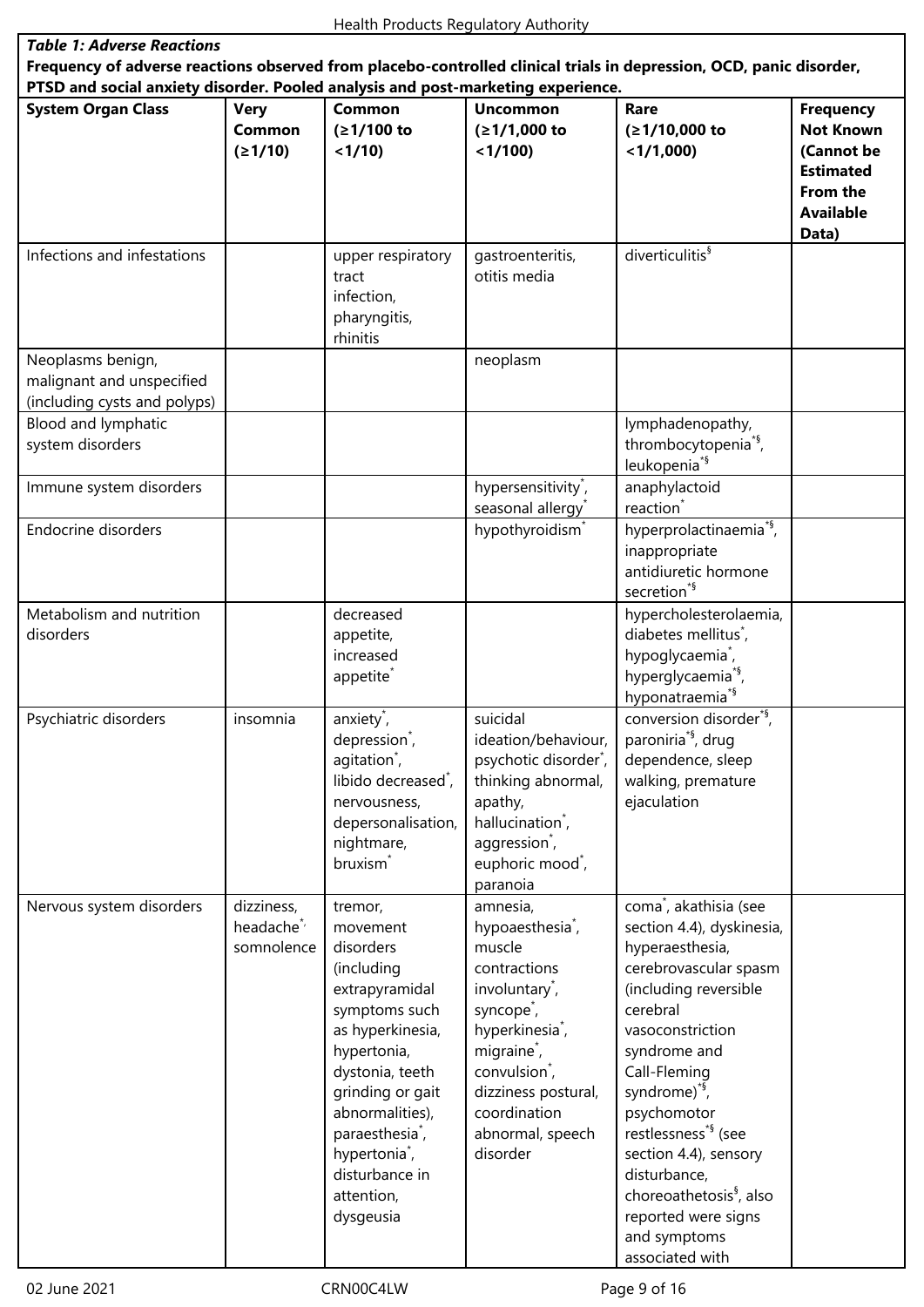| <b>Table 1: Adverse Reactions</b>                                                                                                                                                                       |                                    |                                                                                                                     |                                                                                                                                                      |                                                                                                                                                                                                                                                                                                |                                                                                             |  |
|---------------------------------------------------------------------------------------------------------------------------------------------------------------------------------------------------------|------------------------------------|---------------------------------------------------------------------------------------------------------------------|------------------------------------------------------------------------------------------------------------------------------------------------------|------------------------------------------------------------------------------------------------------------------------------------------------------------------------------------------------------------------------------------------------------------------------------------------------|---------------------------------------------------------------------------------------------|--|
| Frequency of adverse reactions observed from placebo-controlled clinical trials in depression, OCD, panic disorder,<br>PTSD and social anxiety disorder. Pooled analysis and post-marketing experience. |                                    |                                                                                                                     |                                                                                                                                                      |                                                                                                                                                                                                                                                                                                |                                                                                             |  |
| <b>System Organ Class</b>                                                                                                                                                                               | <b>Very</b>                        | Common                                                                                                              | <b>Uncommon</b>                                                                                                                                      | Rare                                                                                                                                                                                                                                                                                           | <b>Frequency</b>                                                                            |  |
|                                                                                                                                                                                                         | Common<br>(21/10)                  | (≥1/100 to<br>< 1/10                                                                                                | $(≥1/1,000$ to<br>$<$ 1/100)                                                                                                                         | (≥1/10,000 to<br>$<$ 1/1,000)                                                                                                                                                                                                                                                                  | <b>Not Known</b><br>(Cannot be<br><b>Estimated</b><br>From the<br><b>Available</b><br>Data) |  |
|                                                                                                                                                                                                         |                                    |                                                                                                                     |                                                                                                                                                      | serotonin syndrome <sup>*</sup><br>or neuroleptic<br>malignant syndrome:<br>In some cases<br>associated with<br>concomitant use of<br>serotonergic drugs<br>that included agitation,<br>confusion, diaphoresis,<br>diarrhoea, fever,<br>hypertension, rigidity<br>and tachycardia <sup>§</sup> |                                                                                             |  |
| Eye disorders                                                                                                                                                                                           |                                    | visual<br>disturbance <sup>*</sup>                                                                                  | mydriasis <sup>*</sup>                                                                                                                               | scotoma, glaucoma,<br>diplopia, photophobia,<br>hyphaema <sup>*§</sup> , pupils<br>unequal <sup>*§</sup> , vision<br>abnormal <sup>§</sup> , lacrimal<br>disorder                                                                                                                              | maculopathy                                                                                 |  |
| Ear and labyrinth disorders                                                                                                                                                                             |                                    | tinnitus <sup>*</sup>                                                                                               | ear pain                                                                                                                                             |                                                                                                                                                                                                                                                                                                |                                                                                             |  |
| Cardiac disorders                                                                                                                                                                                       |                                    | palpitations <sup>*</sup>                                                                                           | tachycardia <sup>*</sup> ,<br>cardiac disorder                                                                                                       | myocardial infarction <sup>*§</sup> ,<br>Torsade de Pointes*§<br>(see sections 4.4, 4.5<br>and 5.1), bradycardia,<br>QTc prolongation (see<br>sections 4.4, 4.5 and<br>5.1)                                                                                                                    |                                                                                             |  |
| Vascular disorders                                                                                                                                                                                      |                                    | hot flush <sup>*</sup>                                                                                              | abnormal bleeding<br>(such as<br>gastrointestinal<br>bleeding) <sup>*</sup> ,<br>hypertension <sup>*</sup> ,<br>flushing,<br>haematuria <sup>*</sup> | peripheral ischaemia                                                                                                                                                                                                                                                                           |                                                                                             |  |
| Respiratory, thoracic and<br>mediastinal disorders                                                                                                                                                      |                                    | yawning <sup>*</sup>                                                                                                | dyspnoea,<br>epistaxis <sup>*</sup> ,<br>bronchospasm <sup>*</sup>                                                                                   | hyperventilation,<br>interstitial lung<br>disease <sup>*§</sup> ,<br>laryngospasm,<br>dysphonia, stridor <sup>*§</sup> ,<br>hypoventilation,<br>hiccups                                                                                                                                        |                                                                                             |  |
| Gastrointestinal disorders                                                                                                                                                                              | nausea,<br>diarrhoea,<br>dry mouth | dyspepsia,<br>constipation <sup>*</sup> ,<br>abdominal pain <sup>*</sup> ,<br>vomiting <sup>*</sup> ,<br>flatulence | melaena, tooth<br>disorder,<br>oesophagitis,<br>glossitis,<br>haemorrhoids,<br>salivary<br>hypersecretion,<br>dysphagia,<br>eructation, tongue       | mouth ulceration,<br>pancreatitis <sup>*§</sup> ,<br>haematochezia,<br>tongue ulceration,<br>stomatitis                                                                                                                                                                                        |                                                                                             |  |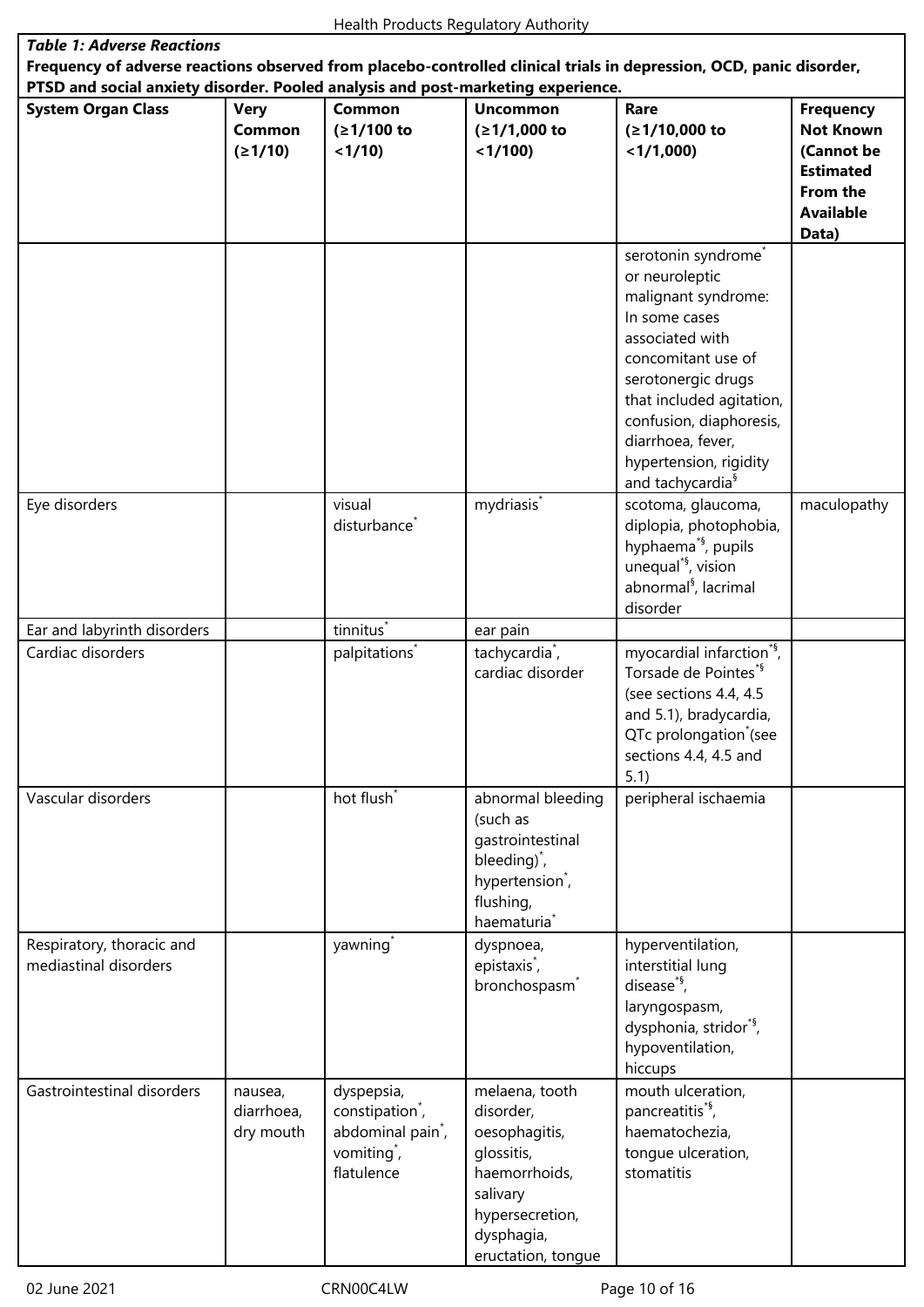٦

| <b>Table 1: Adverse Reactions</b><br>Frequency of adverse reactions observed from placebo-controlled clinical trials in depression, OCD, panic disorder,<br>PTSD and social anxiety disorder. Pooled analysis and post-marketing experience. |                                  |                                                                                                     |                                                                                                                                                                                                   |                                                                                                                                                                                                                                                                                                                                              |                                                                                                                 |  |
|----------------------------------------------------------------------------------------------------------------------------------------------------------------------------------------------------------------------------------------------|----------------------------------|-----------------------------------------------------------------------------------------------------|---------------------------------------------------------------------------------------------------------------------------------------------------------------------------------------------------|----------------------------------------------------------------------------------------------------------------------------------------------------------------------------------------------------------------------------------------------------------------------------------------------------------------------------------------------|-----------------------------------------------------------------------------------------------------------------|--|
| <b>System Organ Class</b>                                                                                                                                                                                                                    | <b>Very</b><br>Common<br>(21/10) | <b>Common</b><br>(≥1/100 to<br>< 1/10                                                               | <b>Uncommon</b><br>$(≥1/1,000$ to<br>< 1/100                                                                                                                                                      | Rare<br>(≥1/10,000 to<br>$<$ 1/1,000)                                                                                                                                                                                                                                                                                                        | <b>Frequency</b><br><b>Not Known</b><br>(Cannot be<br><b>Estimated</b><br>From the<br><b>Available</b><br>Data) |  |
|                                                                                                                                                                                                                                              |                                  |                                                                                                     | disorder                                                                                                                                                                                          |                                                                                                                                                                                                                                                                                                                                              |                                                                                                                 |  |
| Hepatobiliary disorders                                                                                                                                                                                                                      |                                  |                                                                                                     |                                                                                                                                                                                                   | hepatic function<br>abnormal, serious liver<br>events (including<br>hepatitis, jaundice and<br>hepatic failure)                                                                                                                                                                                                                              |                                                                                                                 |  |
| Skin and subcutaneous<br>tissue disorders                                                                                                                                                                                                    |                                  | hyperhidrosis,<br>rash <sup>*</sup>                                                                 | periorbital<br>oedema <sup>*</sup> , urticaria <sup>*</sup> ,<br>alopecia <sup>*</sup> , pruritus <sup>*</sup> ,<br>purpura <sup>*</sup> ,<br>dermatitis, dry skin,<br>face oedema, cold<br>sweat | rare reports of severe<br>cutaneous adverse<br>reactions (SCAR): e.g.<br>Stevens-Johnson<br>syndrome <sup>*</sup> and<br>epidermal necrolysis <sup>*§</sup> ,<br>skin reaction <sup>*§</sup> ,<br>photosensitivity <sup>§</sup> ,<br>angioedema, hair<br>texture abnormal, skin<br>odour abnormal,<br>dermatitis bullous,<br>rash follicular |                                                                                                                 |  |
| Musculoskeletal and<br>connective tissue disorders                                                                                                                                                                                           |                                  | back pain,<br>arthralgia <sup>*</sup> ,<br>myalgia                                                  | osteoarthritis,<br>muscle twitching,<br>muscle cramps <sup>*</sup> ,<br>muscular weakness                                                                                                         | rhabdomyolysis <sup>*§</sup> ,<br>bone disorder                                                                                                                                                                                                                                                                                              | trismus                                                                                                         |  |
| Renal and urinary disorders                                                                                                                                                                                                                  |                                  |                                                                                                     | pollakiuria,<br>micturition<br>disorder,<br>urinary retention,<br>urinary<br>incontinence <sup>*</sup> ,<br>polyuria, nocturia                                                                    | urinary hesitation <sup>*</sup> ,<br>oliguria                                                                                                                                                                                                                                                                                                |                                                                                                                 |  |
| Reproductive system and<br>breast disorders                                                                                                                                                                                                  | ejaculation<br>failure           | menstruation<br>irregular <sup>*</sup> , erectile<br>dysfunction                                    | sexual dysfunction<br>(see section 4.4),<br>menorrhagia,<br>vaginal<br>haemorrhage,<br>female sexual<br>dysfunction (see<br>section 4.4)                                                          | galactorrhoea <sup>*</sup> ,<br>atrophic vulvovaginitis,<br>genital discharge,<br>balanoposthitis <sup>*§</sup> ,<br>gynaecomastia <sup>*</sup> ,<br>priapism <sup>*</sup>                                                                                                                                                                   | postpartum<br>haemorrhage                                                                                       |  |
| General disorders and<br>administration site<br>conditions                                                                                                                                                                                   | fatigue <sup>*</sup>             | malaise <sup>*</sup> ,<br>chest pain <sup>*</sup> ,<br>asthenia <sup>*</sup> , pyrexia <sup>*</sup> | oedema peripheral<br>chills, gait                                                                                                                                                                 | hernia, drug tolerance<br>decreased                                                                                                                                                                                                                                                                                                          | colitis<br>microscopic*                                                                                         |  |
| Investigations                                                                                                                                                                                                                               |                                  | weight increased <sup>*</sup>                                                                       | disturbance <sup>*</sup> , thirst<br>alanine<br>aminotransferase<br>increased <sup>*</sup> ,<br>aspartate<br>aminotransferase<br>increased <sup>*</sup> , weight<br>decreased <sup>*</sup>        | blood cholesterol<br>increased <sup>*</sup> , abnormal<br>clinical laboratory<br>results, semen<br>abnormal, altered<br>platelet function <sup>*§</sup>                                                                                                                                                                                      |                                                                                                                 |  |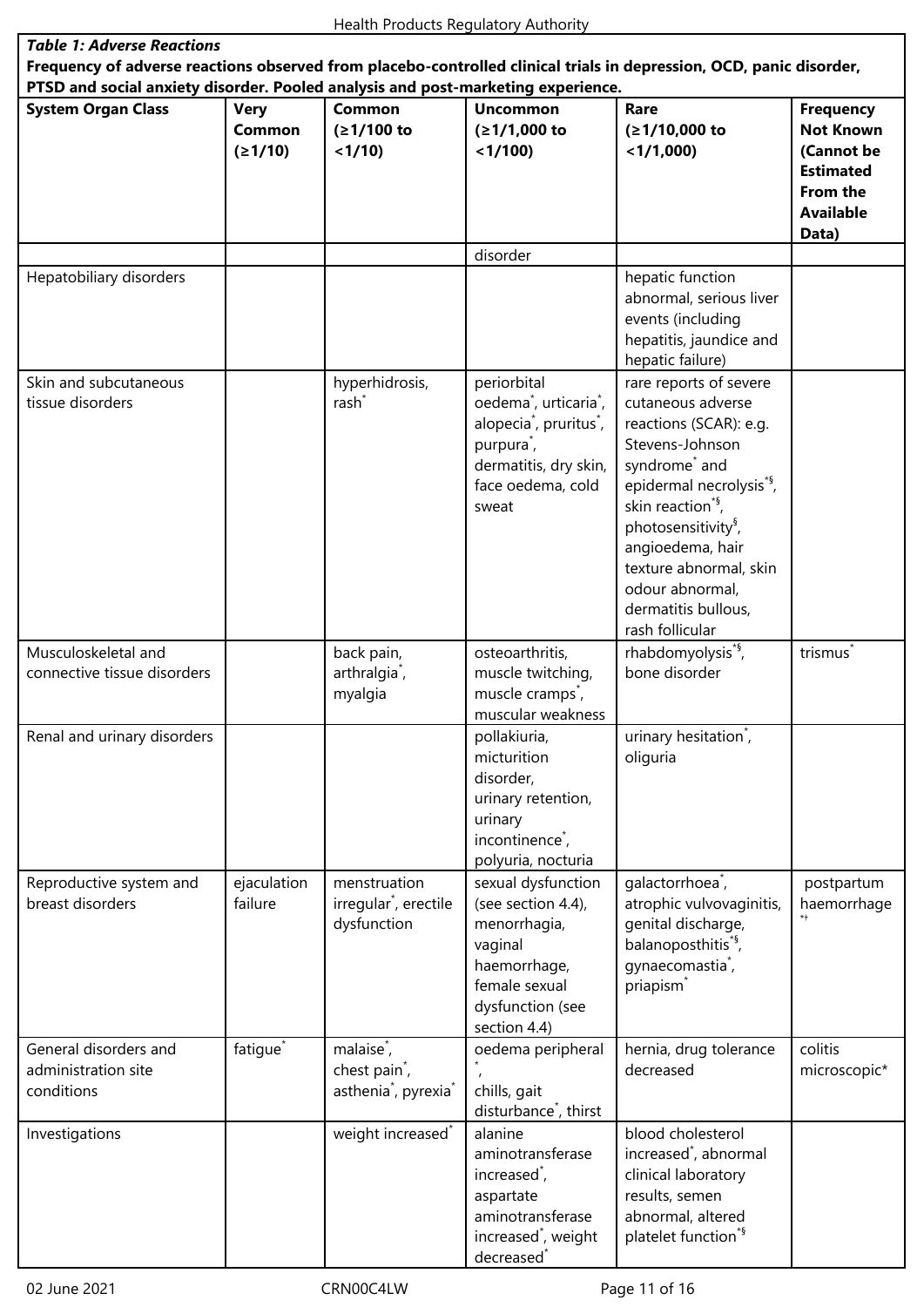#### **PTSD and social anxiety disorder. Pooled analysis and post-marketing experience.**

| -9----                                                                                                                                                     |                                         |                                |                                              |                                       |                                                                                                                 |  |
|------------------------------------------------------------------------------------------------------------------------------------------------------------|-----------------------------------------|--------------------------------|----------------------------------------------|---------------------------------------|-----------------------------------------------------------------------------------------------------------------|--|
| <b>System Organ Class</b>                                                                                                                                  | <b>Very</b><br><b>Common</b><br>(≥1/10) | Common<br>(≥1/100 to<br>< 1/10 | <b>Uncommon</b><br>$(≥1/1,000$ to<br>< 1/100 | Rare<br>(≥1/10,000 to<br>$<$ 1/1,000) | <b>Frequency</b><br><b>Not Known</b><br>(Cannot be<br><b>Estimated</b><br>From the<br><b>Available</b><br>Data) |  |
| Injury, poisoning and<br>procedural complications                                                                                                          |                                         | injury                         |                                              |                                       |                                                                                                                 |  |
| Surgical and medical<br>procedures                                                                                                                         |                                         |                                |                                              | vasodilation procedure                |                                                                                                                 |  |
| ADR identified post-marketing<br><sup>8</sup> ADR frequency represented by the estimated upper limit of the 95% confidence interval using "The Rule of 3". |                                         |                                |                                              |                                       |                                                                                                                 |  |

<sup>+</sup> This event has beenreported for the therapeutic class of SSRIs/SNRIs (see sections 4.4, 4.6).

## Withdrawal symptoms seen on discontinuation of sertraline treatment

Discontinuation of sertraline (particularly when abrupt) commonly leads to withdrawal symptoms. Dizziness, sensory disturbances (including paraesthesia), sleep disturbances (including insomnia and intense dreams), agitation or anxiety, nausea and/or vomiting, tremor and headache are the most commonly reported. Generally these events are mild to moderate and are self-limiting; however, in some patients they may be severe and/or prolonged. It is therefore advised that when sertraline treatment is no longer required, gradual discontinuation by dose tapering should be carried out (see sections 4.2 and 4.4).

## Elderly population

SSRIs or SNRIs including sertraline have been associated with cases of clinically significant hyponatraemia in elderly patients, who may be at greater risk for this adverse event (see section 4.4).

## Paediatric population

Inover 600 paediatric patients treated with sertraline, the overall profile of adverse reactions was generally similar to that seen in adult studies. The following adverse reactions were reported from controlled trials (n=281 patients treated with sertraline): *Very common (≥1/10)*:Headache (22%), insomnia (21%), diarrhoea (11%) and nausea (15%).

*Common (≥1/100 to <1/10)*: Chest pain, mania, pyrexia, vomiting, anorexia, affect lability, aggression, agitation, nervousness, disturbance in attention, dizziness, hyperkinesia, migraine, somnolence, tremor, visual disturbance, dry mouth, dyspepsia, nightmare, fatigue, urinary incontinence, rash, acne, epistaxis, flatulence.

*Uncommon (≥1/1000 to <1/100)*: ECG QT prolonged (see sections 4.4, 4.5 and 5.1), suicide attempt, convulsion, extrapyramidal disorder, paraesthesia, depression, hallucination, purpura, hyperventilation, anaemia, hepatic function abnormal, alanine aminotransferase increased, cystitis, herpes simplex, otitis externa, ear pain, eye pain, mydriasis, malaise, haematuria, rash pustular, rhinitis, injury, weight decreased, muscle twitching, abnormal dreams, apathy, albuminuria, pollakiuria, polyuria, breast pain, menstrual disorder, alopecia, dermatitis, skin disorder, skin odour abnormal, urticaria, bruxism, flushing. *Frequency not known*: enuresis

## Class effects

Epidemiological studies, mainly conducted in patients 50 years of age and older, show an increased risk of bone fractures in patients receiving SSRIs and TCAs. The mechanism leading to this risk is unknown.

## Reporting of suspected adverse reactions

Reporting suspected adverse reactions after authorisation of the medicinal product is important. It allows continued monitoring of the benefit/risk balance of the medicinal product. Healthcare professionals are asked to report any suspected adverse reactions via HPRA Pharmacovigilance. Website: www.hpra.ie.

## **4.9 Overdose**

## **Toxicity**

Sertraline has a margin of safety dependent on patient population and/or concomitant medication. Deaths have been reported involving overdoses of sertraline, alone or in combination with other drugs and/or alcohol. Therefore, any overdosage should be medically treated aggressively.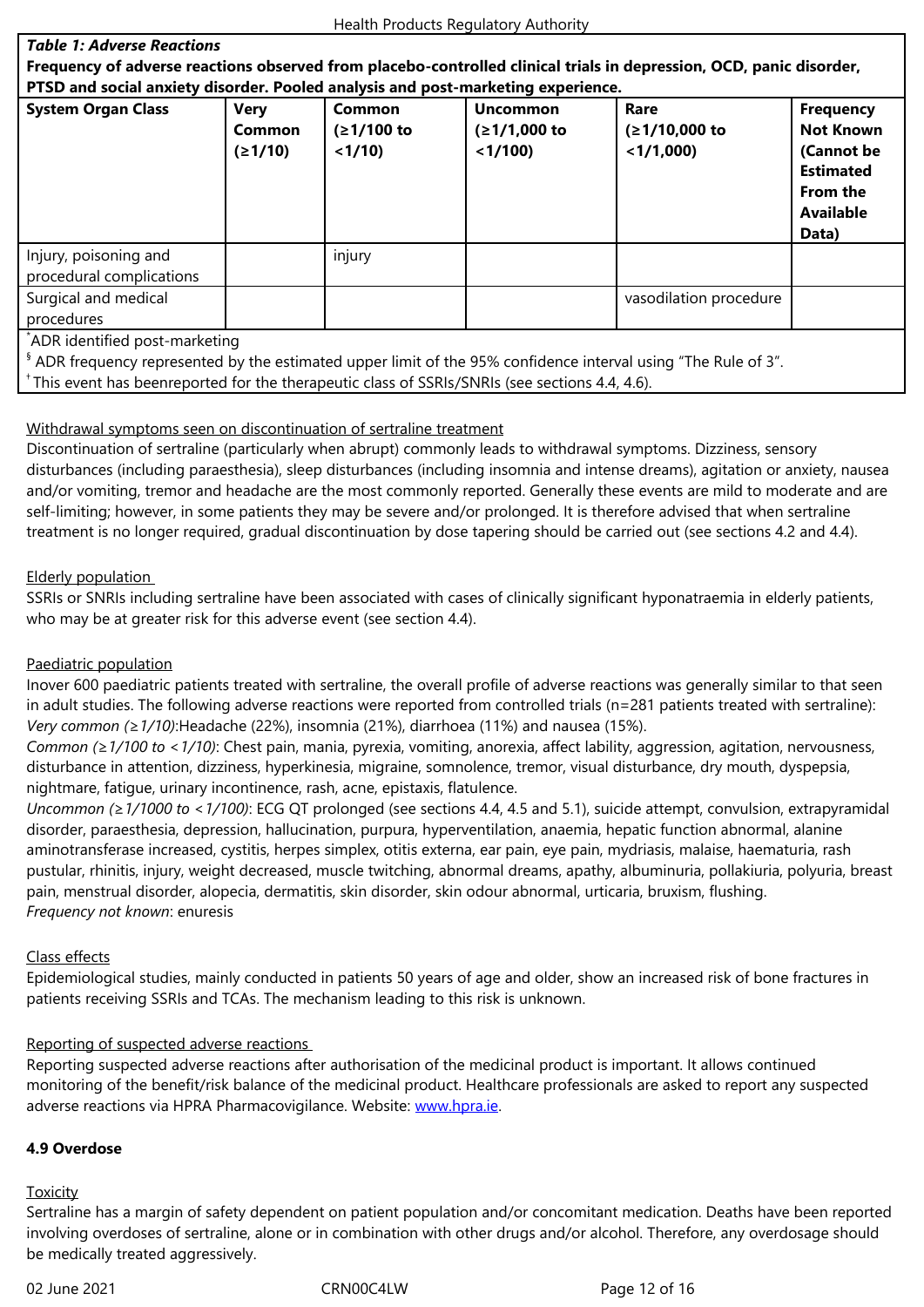## **Symptoms**

Symptoms of overdose include serotonin-mediated side effects such as somnolence, gastrointestinal disturbances (e.g. nausea and vomiting), tachycardia, tremor, agitation and dizziness. Coma has been reported although less frequently.

QTc prolongation/Torsade de Pointes has been reported following sertraline overdose; therefore, ECG-monitoring is recommended in all ingestions of sertraline overdoses (see sections 4.4, 4.5 and 5.1).

## **Management**

There are no specific antidotes to sertraline. It is recommended to establish and maintain an airway and, if necessary, ensure adequate oxygenation and ventilation. Activated charcoal, which may be used with a cathartic, may be as, or more effective than lavage, and should be considered in treating overdose. Induction of emesis is not recommended. Cardiac (e.g. ECG) and vital sign monitoring is also recommended, along with general symptomatic and supportive measures. Due to the large volume of distribution of sertraline, forced diuresis, dialysis, haemoperfusion and exchange transfusion are unlikely to be of benefit.

## **5 PHARMACOLOGICAL PROPERTIES**

## **5.1 Pharmacodynamic properties**

Pharmacotherapeutic group: Selective serotonin reuptake inhibitors (SSRI), ATC code: N06 AB06

## Mechanism of action

Sertraline is a potent and specific inhibitor of neuronal serotonin (5 HT) uptake in vitro, which results in the potentiation of the effects of 5-HT in animals. It has only very weak effects on norepinephrine and dopamine neuronal reuptake. At clinical doses, sertraline blocks the uptake of serotonin into human platelets. It is devoid of stimulant, sedative or anticholinergic activity or cardiotoxicity in animals. In controlled studies in normal volunteers, sertraline did not cause sedation and did not interfere with psychomotor performance. In accord with its selective inhibition of 5-HT uptake, sertraline does not enhance catecholaminergic activity. Sertraline has no affinity for muscarinic (cholinergic), serotonergic, dopaminergic, adrenergic, histaminergic, GABA or benzodiazepine receptors. The chronic administration of sertraline in animals was associated with down-regulation of brain norepinephrine receptors as observed with other clinically effective antidepressants and antiobsessional drugs.

Sertraline has not demonstrated potential for abuse. In a placebo-controlled, double-blind randomized study of the comparative abuse liability of sertraline, alprazolam and d-amphetamine in humans, sertraline did not produce positive subjective effects indicative of abuse potential. In contrast, subjects rated both alprazolam and d-amphetamine significantly greater than placebo on measures of drug liking, euphoria and abuse potential. Sertraline did not produce either the stimulation and anxiety associated with d-amphetamine or the sedation and psychomotor impairment associated with alprazolam. Sertraline does not function as a positive reinforcer in rhesus monkeys trained to self administer cocaine, nor does it substitute as a discriminative stimulus for either d-amphetamine or pentobarbital in rhesus monkeys.

# Clinical efficacy and safety

## *Major Depressive Disorder*

A study was conducted which involved depressed outpatients who had responded by the end of an initial 8-week open treatment phase on sertraline 50-200 mg/day. These patients (n=295) were randomized to continuation for 44 weeks on double-blind sertraline 50-200 mg/day or placebo. A statistically significantly lower relapse rate was observed for patients taking sertraline compared to those on placebo. The mean dose for completers was 70 mg/day. The % of responders (defined as those patients that did not relapse) for sertraline and placebo arms were 83.4% and 60.8%, respectively.

# *Post traumatic stress disorder (PTSD)*

Combined data from the 3 studies of PTSD in the general population found a lower response rate in males compared to females. In the two positive general population trials, the male and female sertraline vs. placebo responder rates were similar (females: 57.2% vs 34.5%; males: 53.9% vs 38.2%). The number of male and female patients in the pooled general population trials was 184 and 430, respectively and hence the results in females are more robust and males were associated with other baseline variables (more substance abuse, longer duration, source of trauma etc) which are correlated with decreased effect.

*Cardiac Electrophysiology*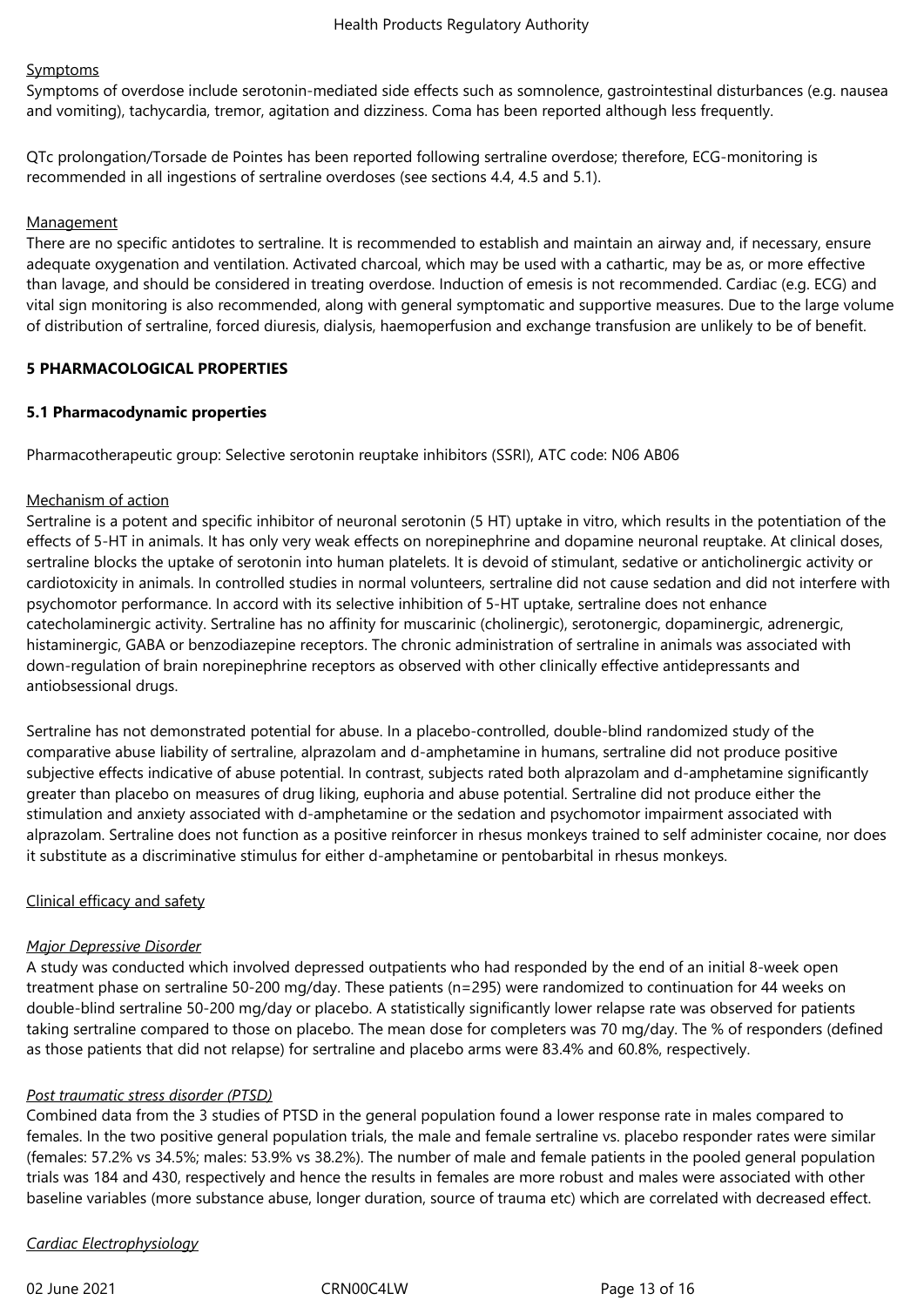In a dedicated thorough QTc study, conducted at steady state at supratherapeutic exposures in healthy volunteers (treated with 400 mg/day, twice the maximum recommended daily dose), the upper bound of the 2-sided 90% CI for the time matched Least Square mean difference of QTcF between sertraline and placebo (11.666 msec) was greater than the predefined threshold of 10 msec at the 4-hour postdose time point. Exposure-response analysis indicated a slightly positive relationship between QTcF and sertraline plasma concentrations [0.036 msec/(ng/mL); p<0.0001]. Based on the exposure response model, the threshold for clinically significant prolongation of the QTcF (i.e. for predicted 90% CI to exceed 10 msec) is at least 2.6-fold greater than the average Cmax (86 ng/mL) following the highest recommended dose of sertraline (200 mg/day) (see sections 4.4, 4.5, 4.8 and 4.9).

## *Paediatric OCD*

The safety and efficacy of sertraline (50-200 mg/day) was examined in the treatment of non-depressed children (6-12 years old) and adolescent (13-17 years old) outpatients with obsessive compulsive disorder (OCD). After a one week single blind placebo lead-in, patients were randomly assigned to twelve weeks of flexible dose treatment with either sertraline or placebo. Children (6-12 years old) were initially started on a 25 mg dose. Patients randomized to sertraline showed significantly greater improvement than those randomised to placebo on the Children's Yale-Brown Obsessive Compulsive Scale CY-BOCS (p =0.005) the NIMH Global Obsessive Compulsive Scale (p=0.019), and the CGI Improvement (p =0.002) scales. In addition, a trend toward greater improvement in the sertraline group than the placebo group was also observed on the CGI Severity scale ( $p=0.089$ ). For CY-BOCs the mean baseline and change from baseline scores for the placebo group was 22.25  $\pm$  6.15 and -3.4  $\pm$  0.82, respectively, while for the sertraline group, the mean baseline and change from baseline scores were 23.36  $\pm$  4.56 and -6.8 ± 0.87, respectively. In a post-hoc analysis, responders, defined as patients with a 25% or greater decrease in the CY-BOCs (the primary efficacy measure) from baseline to endpoint, were 53% of sertraline‑treated patients compared to 37% of placebo-treated patients (p=0.03).

*Long term safety and efficacy data are lacking for this paediatric population.*

## Paediatric population

No data is available for children under 6 years of age.

## **5.2 Pharmacokinetic properties**

## Absorption

In man, following an oral once-daily dosage of 50 to 200 mg for 14 days, peak plasma concentrations of sertraline occur at 4.5 to 8.4 hours after the daily administration of the drug. Food does not significantly change the bioavailability of sertraline tablets.

## **Distribution**

Approximately 98% of the circulating drug is bound to plasma proteins.

## Biotransformation

Sertraline undergoes extensive first-pass hepatic metabolism.

Based on clinical and *in-vitro* data, it can be concluded that sertraline is metabolized by multiple pathways including CYP3A4, CYP2C19 (see section 4.5) and CYP2B6. Sertraline and its major metabolite desmethylsertraline are also substrate of P-glycoprotein *in-vitro*.

## Elimination

The mean half-life of sertraline is approximately 26 hours (range 22-36 hours). Consistent with the terminal elimination half-life, there is an approximately two-fold accumulation up to steady state concentrations, which are achieved after one week of once-daily dosing. The half-life of N-desmethylsertraline is in the range of 62 to 104 hours. Sertraline and N-desmethylsertraline are both extensively metabolized in man and the resultant metabolites excreted in faeces and urine in equal amounts. Only a small amount (<0.2%) of unchanged sertraline is excreted in the urine.

## Linearity/non-linearity

Sertraline exhibits dose proportional pharmacokinetics in the range of 50 to 200 mg.

## Pharmacokinetics in specific patient groups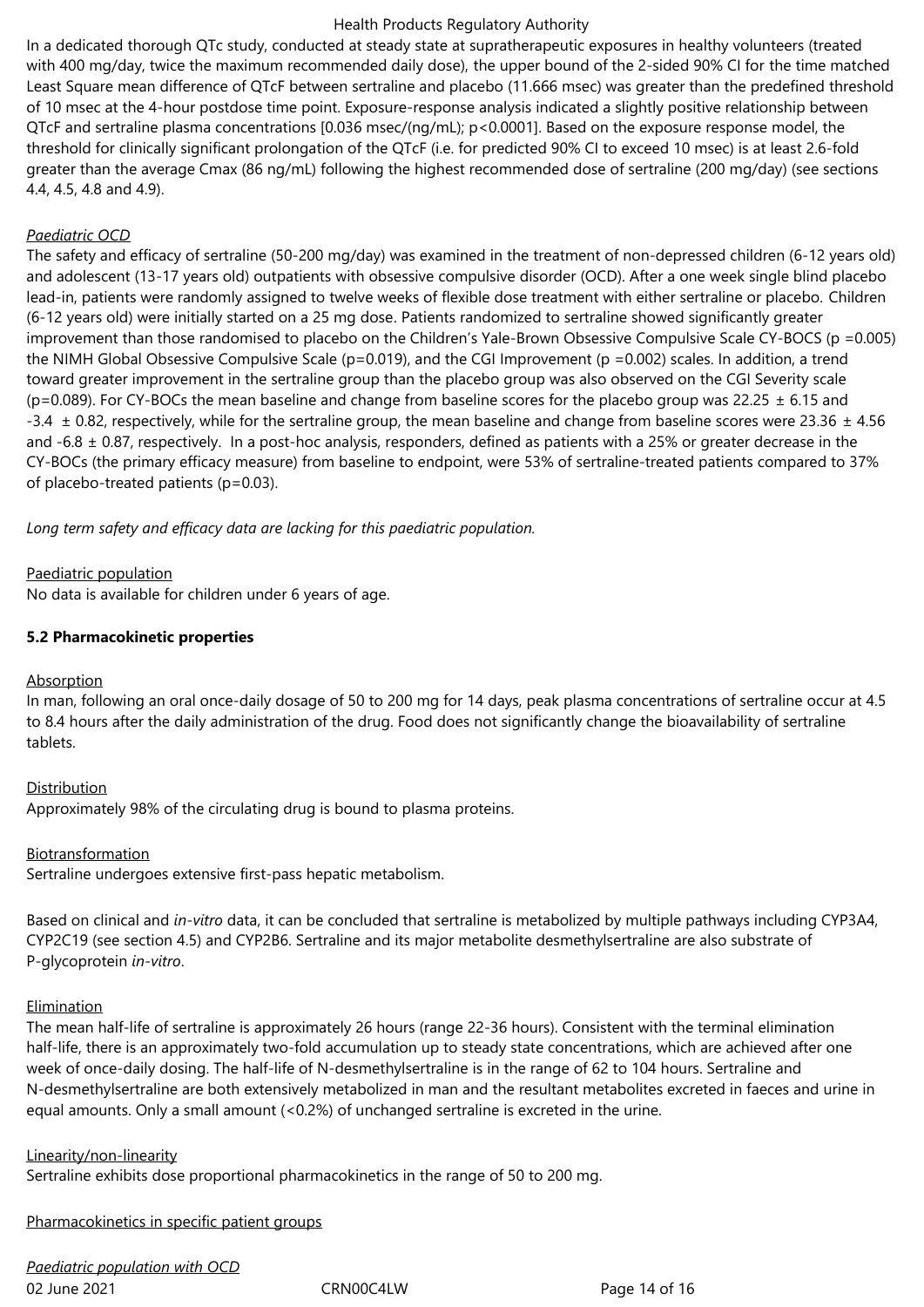Pharmacokinetics of sertraline was studied in 29 paediatric patients aged 6-12 years old, and 32 adolescent patients aged 13-17 years old. Patients were gradual uptitrated to a 200 mg daily dose within 32 days, either with 25 mg starting dose and increment steps, or with 50 mg starting dose or increments. The 25 mg regimen and the 50 mg regimen were equally tolerated. In steady state for the 200 mg dose, the sertraline plasma levels in the 6-12 year old group were approximately 35% higher compared to the 13-17 year old group, and 21% higher compared to adult reference group. There were no significant differences between boys and girls regarding clearance. A low starting dose and titration steps of 25 mg are therefore recommended for children, especially with low bodyweight. Adolescents could be dosed like adults.

#### *Adolescents and elderly*

The pharmacokinetic profile in adolescents or elderly is not significantly different from that in adults between 18 and 65 years.

#### *Hepatic impairment*

In patients with liver damage, the half life of sertraline is prolonged and AUC is increased three fold (see sections 4.2 and 4.4).

## *Renal impairment*

In patients with moderate-severe renal impairment, there was no significant accumulation of sertraline.

## *Pharmacogenomics*

Plasma levels of sertraline were about 50% higher in poor metabolizers of CYP2C19 versus extensive metabolizers. The clinical meaning is not clear, and patients need to be titrated based on clinical response.

## **5.3 Preclinical safety data**

Preclinical data does not indicate any special hazard for humans based on conventional studies of safety pharmacology, repeated dose toxicity, genotoxicity and carcinogenesis. Reproduction toxicity studies in animals showed no evidence of teratogenicity or adverse effects on male fertility. Observed foetotoxicity was probably related to maternal toxicity. Postnatal pup survival and body weight were decreased only during the first days after birth. Evidence was found that the early postnatal mortality was due to in-utero exposure after day 15 of pregnancy. Postnatal developmental delays found in pups from treated dams were probably due to effects on the dams and therefore not relevant for human risk.

Animal data from rodents and non-rodents does not reveal effects on fertility.

## *Juvenile animal studies*

A juvenile toxicology study in rats has been conducted in which sertraline was administered orally to male and female rats on Postnatal Days 21 through 56 (at doses of 10, 40, or 80 mg/kg/day) with a nondosing recovery phase up to Postnatal Day 196. Delays in sexual maturation occurred in males and females at different dose levels (males at 80 mg/kg and females at ≥10 mg/kg), but despite this finding there were no sertraline-related effects on any of the male or female reproductive endpoints that were assessed. In addition, on Postnatal Days 21 to 56, dehydration, chromorhinorrhea, and reduced average body weight gain was also observed. All of the aforementioned effects attributed to the administration of sertraline were reversed at some point during the nondosing recovery phase of the study. The clinical relevance of these effects observed in rats administered sertraline has not been established.

## **6 PHARMACEUTICAL PARTICULARS**

## **6.1 List of excipients**

Sertraline film-coated tablets: *Tablet cores:* calcium hydrogen phosphate dihydrate (E341) microcrystalline cellulose (E460) hydroxypropylcellulose (E463) sodium starch glycollate (Type A) magnesium stearate (E572)

02 June 2021 **CRNOOC4LW** CRNOOC4LW **Page 15 of 16** *Film coating:* Opadry White containing: titanium dioxide (E171)